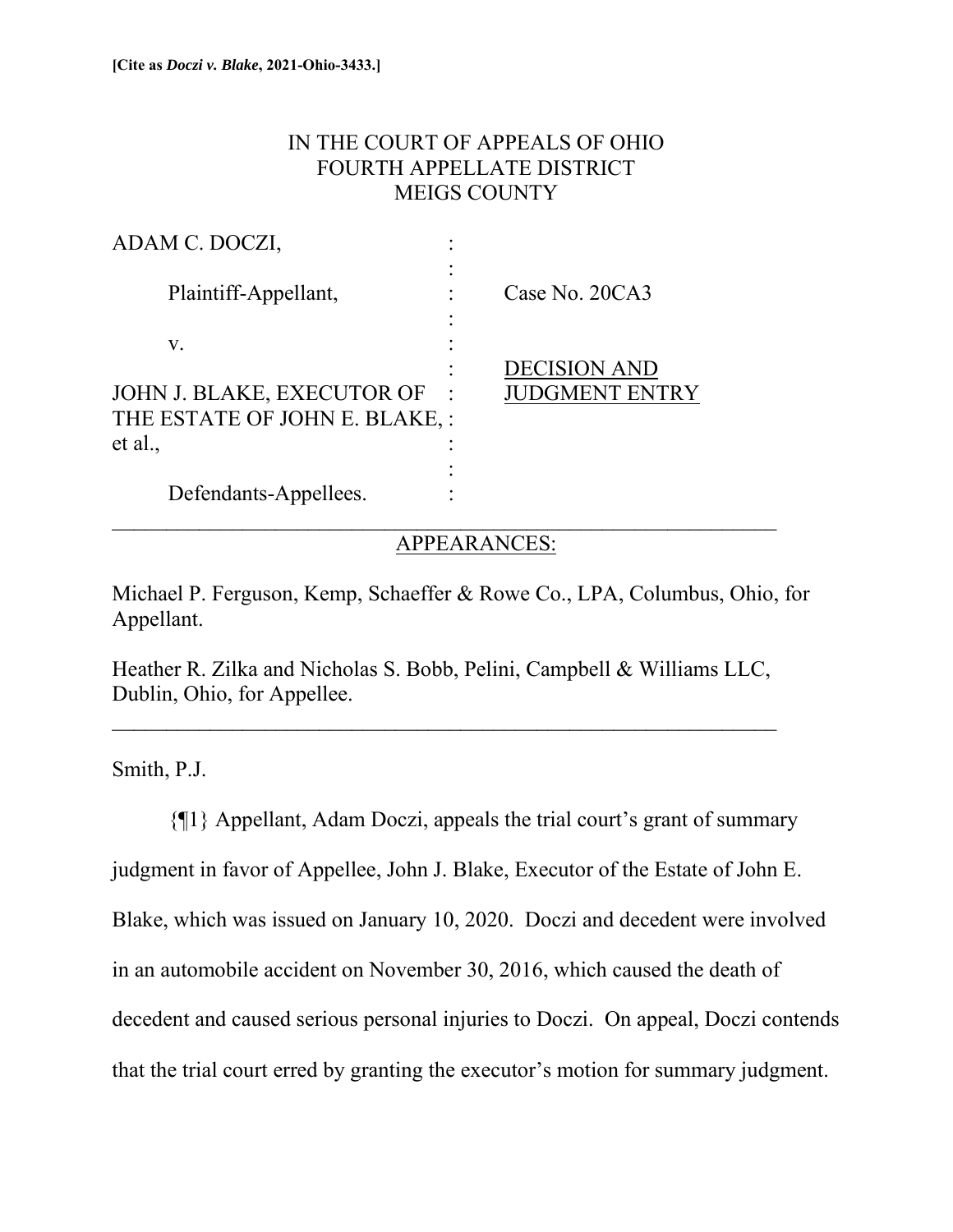#### Meigs App. No. 20CA3 2

Because we find that the trial court properly granted summary judgment in favor of the executor of the estate on the limited issue of whether Doczi can collect any potential award in this case from the assets of the estate, we affirm that portion of the order granting summary judgment. However, to the extent the trial court went beyond the limited issue of collection from the estate and also found that Doczi was completely barred from bringing his negligence claims against the estate in order to obtain a judgment and collect any potential award from available insurance coverage decedent had at the time of the accident, the trial court erred, as insurance proceeds would not constitute assets of the estate. Unfortunately, the trial court's summary judgment decision and order is not completely clear regarding the extent of the relief granted. Thus, we must also conclude that in the event the trial court did not intend to make such a finding in its grant of summary judgment, it later erred when it subsequently dismissed all of Doczi's remaining claims in its "Entry Dismissing Case," which was filed on February 12, 2020, after Doczi filed a voluntary notice of partial dismissal of the case as to the John Doe individual and corporate defendants on January 27, 2020.

{¶2} Because, it appears that the trial court's grant of summary judgment may have exceeded the relief sought by the executor in the summary judgment motion, the summary judgment order is affirmed in part and reversed in part. Additionally, to the extent the trial court later dismissed all of Doczi's remaining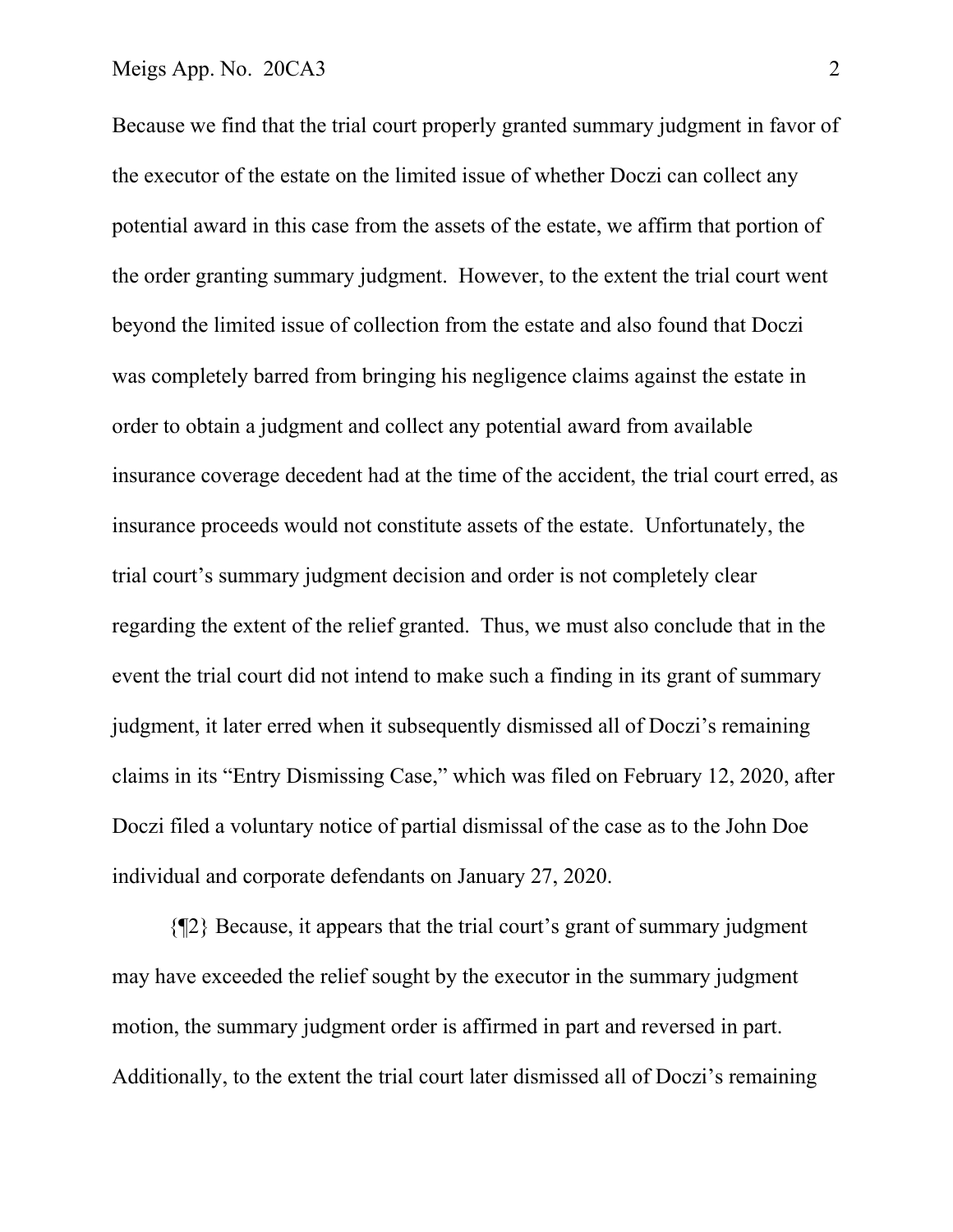claims against the estate in its February 12, 2020 dismissal order, that order is also reversed. More specifically, the grant of summary judgment is affirmed on the issue of whether Doczi can collect any judgment awarded in his favor from the assets of the estate, but it is reversed to the extent the grant of summary judgment extended to Doczi's remaining negligence claims against the estate, to which he may be entitled to collect any judgment awarded to him from any available insurance coverage, as such proceeds would not constitute an asset of the estate. Furthermore, to the extent the trial court's subsequent dismissal order dismissed Doczi's negligence claims that sought a liability determination against the decedent and other parties, the trial court erred and that portion of the order is also reversed. Accordingly, the judgments of the trial court are affirmed in part, reversed in part, and this matter is remanded to the trial court for further proceedings consistent with this opinion— of importance—a liability determination as to the decedent's estate.

#### FACTS

 {¶3} On November 30, 2016, Adam Doczi and decedent, John E. Blake, were involved in a motor vehicle accident on State Route 7 in Meigs County, Ohio. John E. Blake was killed as a result of the accident and Doczi sustained serious and allegedly permanent injuries. Although the probate records are not part of the record on appeal, it appears from the record before us that Doczi attempted to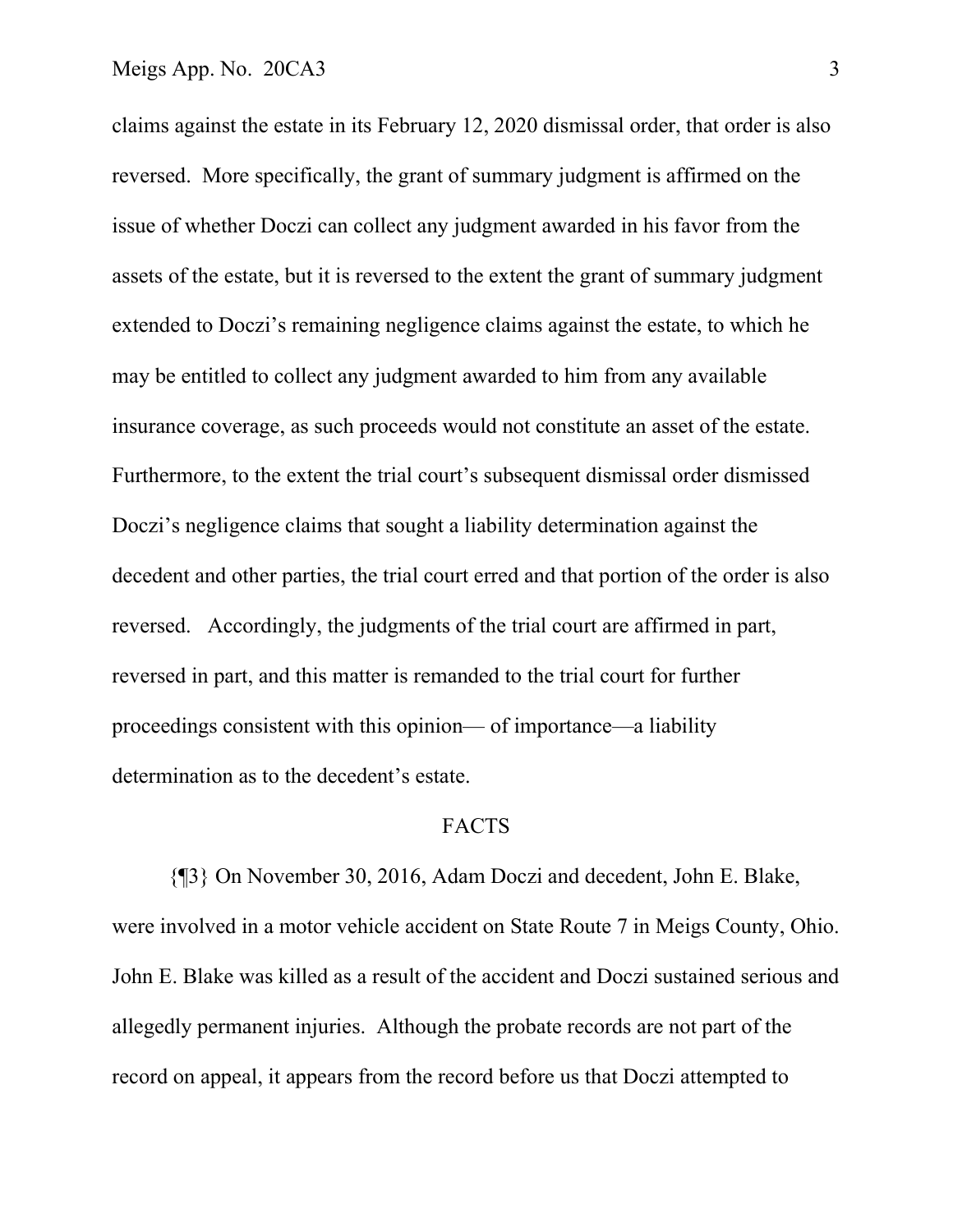#### Meigs App. No. 20CA3 4

present a claim against decedent's estate on February 17, 2017. Doczi sent correspondence, through his counsel, to John J. Blake, the executor of decedent's estate. The written correspondence did not contain Doczi's address, as the claimant, but rather it listed his attorney's address. The correspondence did not list an amount being claimed. It appears counsel for the estate contacted Doczi's counsel regarding the claim and requested additional information. The additional information that was requested was not provided until April 18, 2018, at which time Doczi's counsel sent the attorney for the estate a letter detailing Doczi's injuries and setting forth a demand for \$3,000,000.

 {¶4} Thereafter, on November 5, 2018, Doczi filed a complaint with a jury demand in the Meigs County Court of Common Pleas naming as defendants John J. Blake, executor, Geico Insurance Company, as well as four John Doe individuals and four John Doe corporations. In his complaint, Doczi alleged that the decedent "negligently operated his motor vehicle by driving the wrong way on the road and/or failing to yield the right of way, among other acts of negligence, which caused a collision between his vehicle and the vehicle being operated by [Doczi]." Doczi further alleged that he had suffered permanent bodily injury, had incurred medical expenses in excess of \$118,000 and that he expected to incur additional medical expenses, had suffered intense pain and suffering, as well as impairment of his ability to enjoy life and engage in daily activities. He further alleged an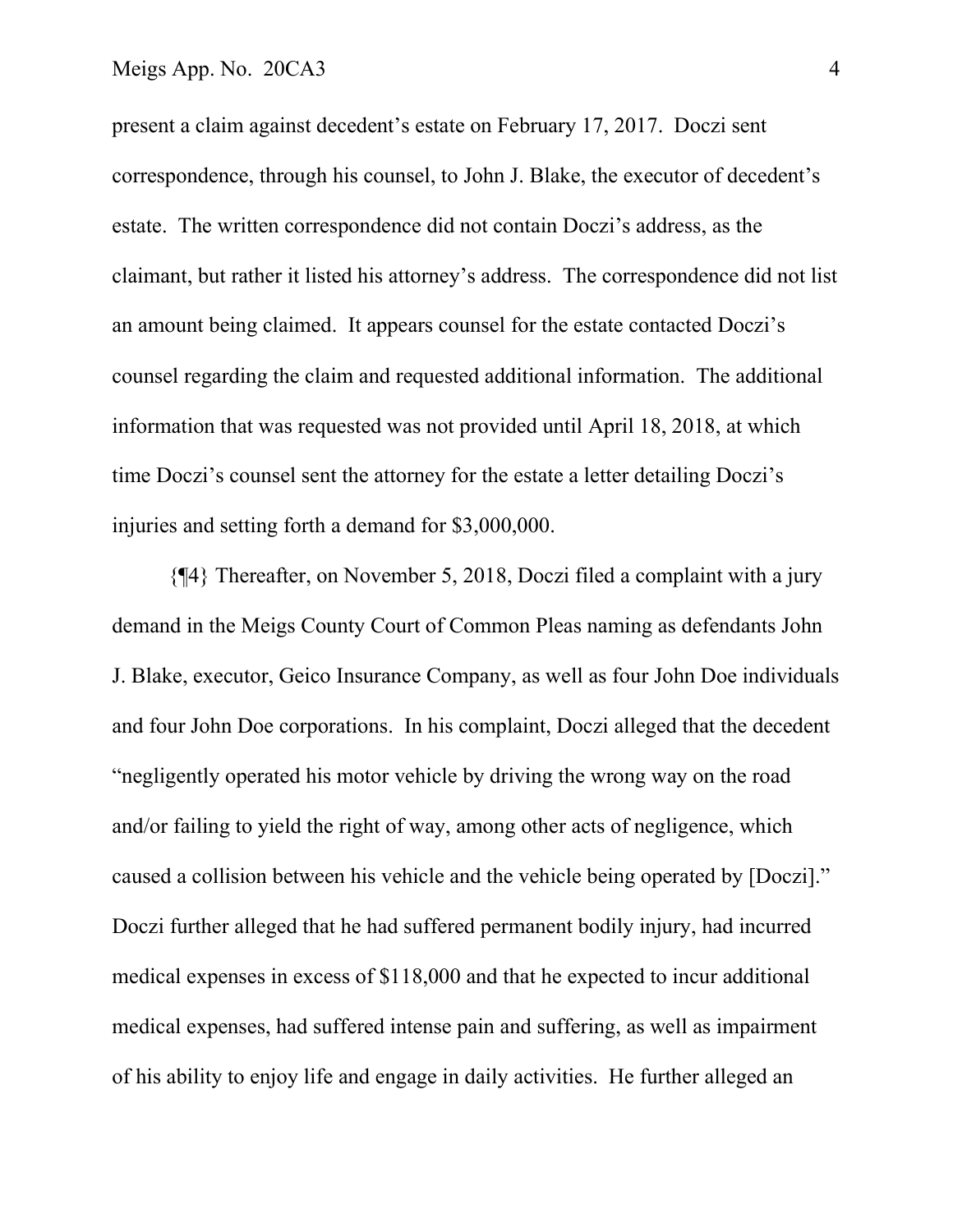impairment of earning capacity, property damages, and other damages. Doczi's complaint alleged that the John Doe individual and corporate defendants were "contractually responsible through a policy of insurance" and "legally responsible, negligent, or in some other actionable manner, liable for the events and occurrences" described, or had proximately caused his injuries and damages by virtue of either employing decedent or insuring decedent at the time of the accident.<sup>1</sup> Doczi further alleged that the medical expenses he had incurred were a direct and proximate result of decedent's negligence. It also appears Doczi's complaint sought a "declaration" that he:

[was] insured for purposes of medical payments and UM/UIM coverages afforded under the motor vehicle insurance policies issued by Defendants John Doe Corporations #1-4, for the damages \* \* \* sustained as a result of the accident and fall within the policies' insuring agreements for medical payments and UM/UIM coverages, [and] has satisfied all coverage conditions, and the policies' exclusions do not preclude coverage[.]

{¶5} He sought another declaration, as follows:

Defendant Geico Insurance Company and/or Defendants John Doe Corporations #1-4 are not entitled to reimbursement/subrogation unless and until Plaintiff is made whole and Plaintiff's litigation fees and expenses are deducted from any recovery; [and] a declaration that Plaintiff is entitled to medical payments benefits pursuant to a contract of insurance with Defendants John Doe Corporations #1-4[.]

<sup>&</sup>lt;sup>1</sup>It appears from the record that decedent was retired at the time of the accident. Doczi raises no argument on appeal that decedent was actually employed at the time of the accident or that his actions in causing the accident at issue were within the scope of his employment.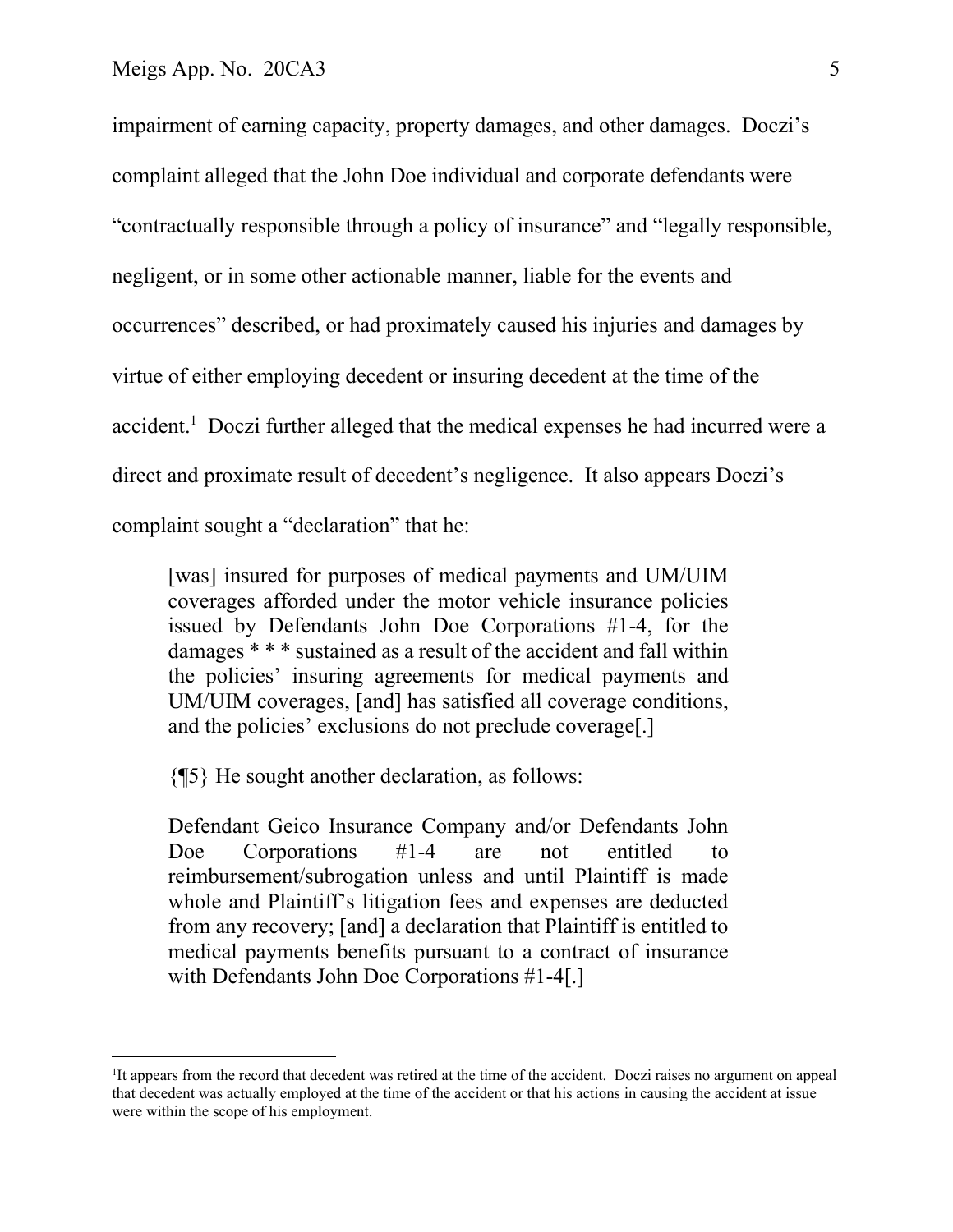{¶6} The executor filed an answer, as did Geico, who also filed a crossclaim against the decedent's estate. Thereafter, on February 20, 2019, Doczi and Geico filed a joint stipulation of partial dismissal of all claims against Geico, with prejudice, which noted the parties had reached a settlement. Geico subsequently dismissed its cross-claim against the executor of the estate.

 {¶7} The case proceeded through discovery and on September 19, 2019, the executor for the estate filed a motion for summary judgment. The motion was limited in nature to the extent it only sought summary judgment on the issue of financial recovery directly from the estate. In his motion, the executor argued that Doczi was precluded from attempting to seek financial recovery from the estate because he had failed to properly present a timely claim against estate in accordance with R.C. 2117.06.

 {¶8} Doczi opposed the motion, arguing that his claim had been properly presented and had satisfied the requirements of R.C. 2117.06. He also argued that, even assuming he had failed to properly present a claim against the estate, he was still entitled to pursue collection from any insurance coverage of decedent because he had properly filed a complaint against the estate within the two-year statute of limitations. He argued that he was entitled to pursue insurance coverage of the deceased tortfeasor regardless of whether he had timely presented a claim to the estate. The executor responded by essentially arguing that the issue of insurance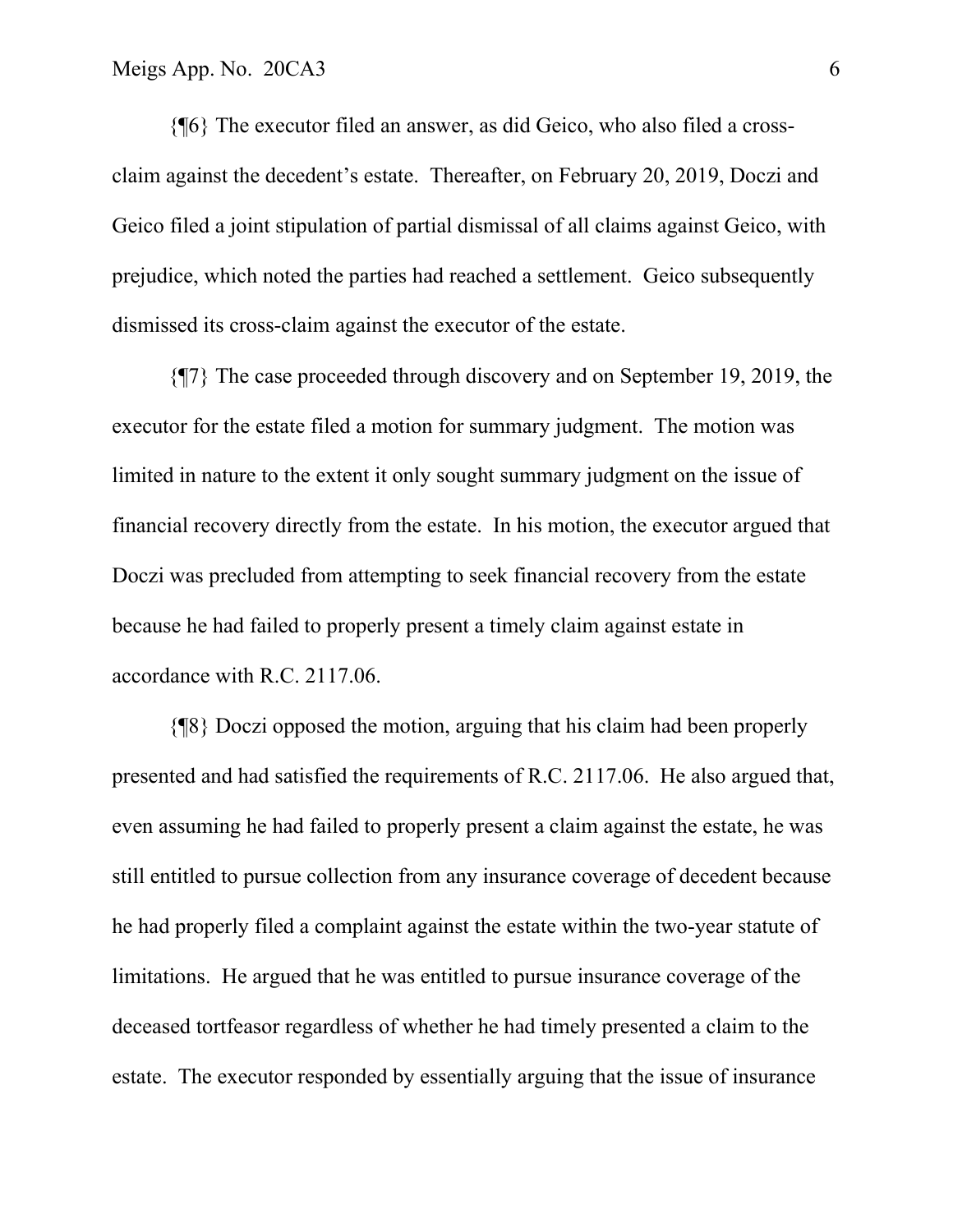coverage was premature as Doczi had not yet obtained a judgment against the decedent's estate, and that the issue of insurance coverage would be determined if or when Doczi obtained a judgment. The executor further responded by clarifying that the motion for summary judgment only requested a final determination as to whether Doczi could actually recover from the estate if he were ever to obtain a judgment, and that issues regarding insurance coverage were "for another day."

 {¶9} Although a hearing was held on the summary judgment motion on October 23, 2019, it appears that a problem occurred which prevented the hearing from being recorded. Thus, there is no hearing transcript in the record.<sup>2</sup> The trial court issued an order granting summary judgment to the estate on January 10, 2020. In its order, the trial court found that Doczi's presentment of a claim to the estate failed because it did not list the claimant's address, as required by R.C. 2117.06. The trial court found that the claim further failed because it did not set forth the amount being claimed. As to the insurance coverage issue, the trial court stated as follows:

The Court is not persuaded that there would still be the issue for trial of whether or not Plaintiff can collect from any of the decedent's auto insurance. The issue of what, if any, insurance may cover a loss only applies once there is finding of liability, causation and damages.

<sup>&</sup>lt;sup>2</sup>The trial court did, however, attempt to reconstruct an outline of the hearing from its notes and that outline is included in the appellate record. The trial court filed an entry submitting a "Settled and Approved Statement of Proceedings of the Motion's Hearing on October 23, 2019" on January 21, 2021.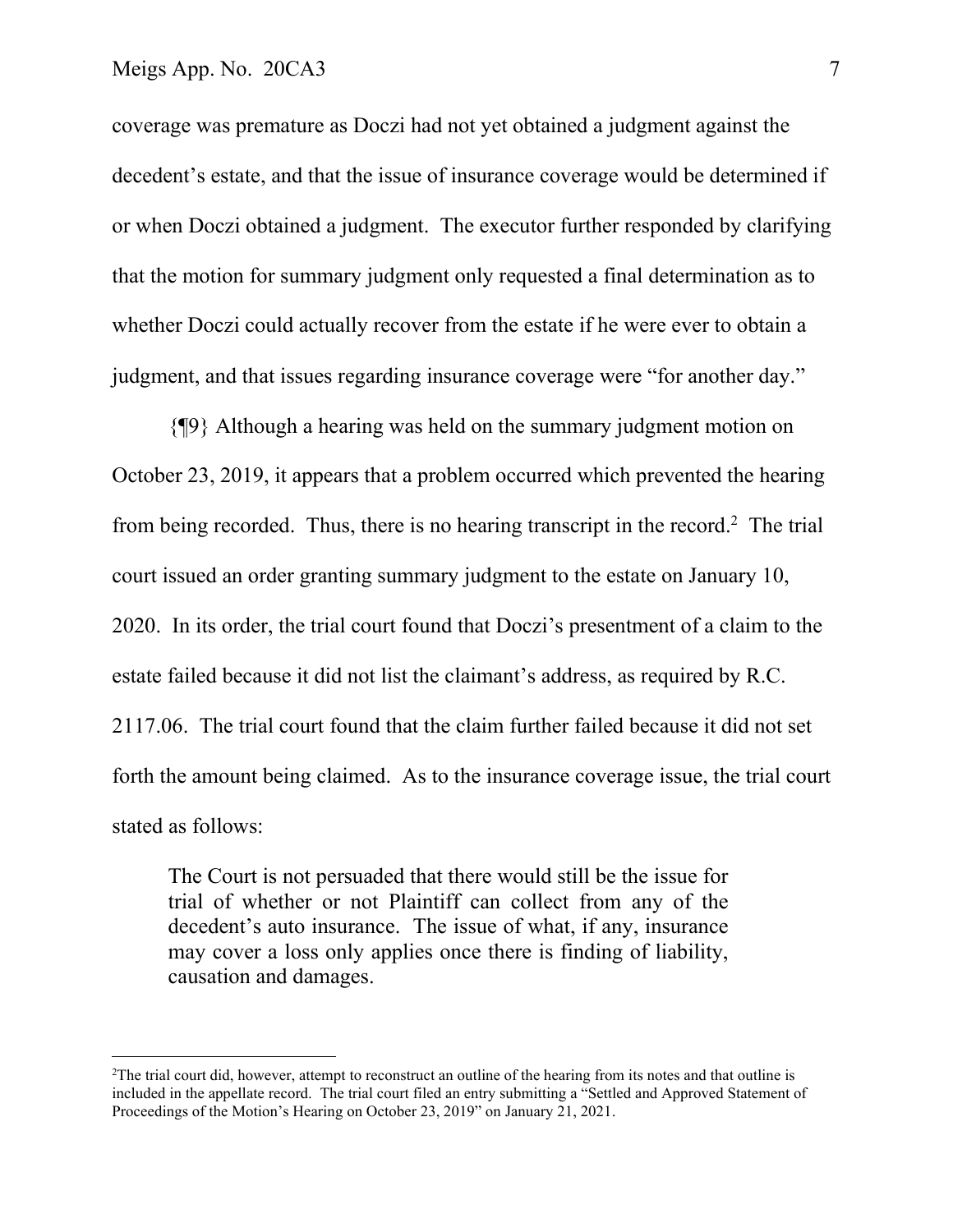{¶10} The Court reiterated in its order that the executor was "seeking a Summary Judgment that the Plaintiff cannot collect anything from the Estate of John E. Blake, asserting that the Plaintiff failed to comply with Ohio Revised Code Section 2117.06 which mandates how a claimant must present a claim against an estate." Citing a recent decision of the Supreme Court of Ohio, which determined strict compliance with R.C. 2117.06 was required, the trial court concluded as follows: "Defendant, John J. Blake, as Executor of the Estate of John E. Blake, is entitled to Summary Judgment on the issue of whether the Plaintiff can collect any potential award in this case from the Estate of John E. Blake." However, the court went on to state as follows before concluding:

Plaintiff did not meet the statutory requirements of Ohio Revised Code Section 2117.06. Those statutory requirements are clear and unambiguous. Having failed to meet those statutory requirements, *Plaintiff's claim is barred against the Estate of John E. Blake*. Therefore, Summary Judgment in favor of the Defendant, Estate of John E. Blake is hereby GRANTED. (Emphasis added).

{¶11} Thus, although the trial court initially appeared to limit the grant of summary judgment to the issue of whether Doczi could collect any potential judgment from the assets of the estate, it went on to grant summary judgment and to arguably bar all claims against the estate, not just collection from the estate.

 {¶12} It appears that despite filing this order, the case remained open and on the docket. However, it also appears from the record that there was some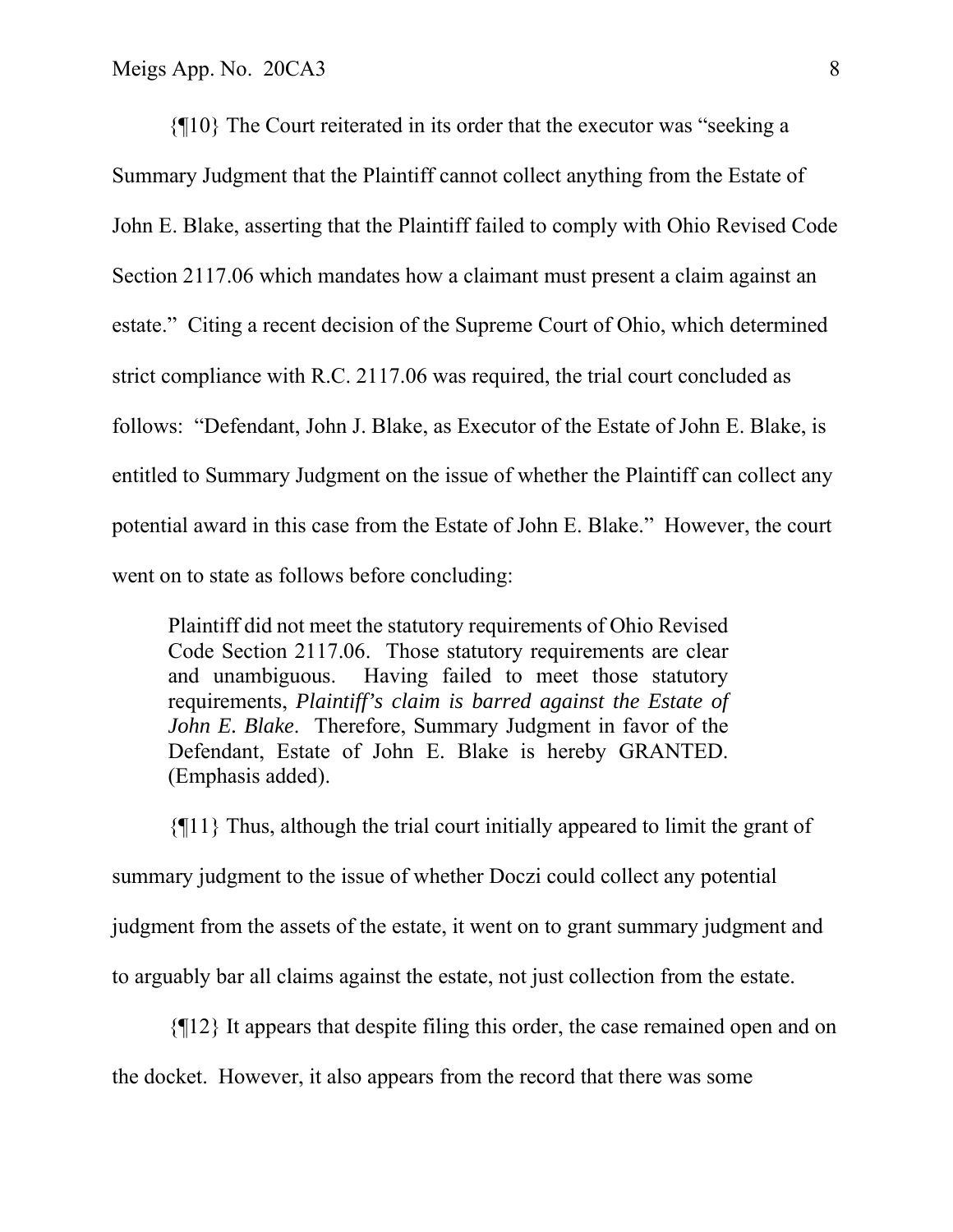confusion between the parties regarding whether the case would continue or whether it should have been terminated. As a result, the executor filed a motion on January 23, 2020, requesting that the trial court terminate the case. The motion stated that the court's prior grant of summary judgment disposed "of all of Plaintiff's remaining claims[,]" and that Doczi's counsel also perceived the summary judgment order as disposing "of all Plaintiff's claims \* \* \*." Subsequently, on January 27, 2020, Doczi filed a notice of partial dismissal without prejudice partially dismissing the complaint as to the John Doe individual and corporate defendants. Thus, Doczi dismissed his claims as to the John Doe defendants, but did not voluntarily dismiss his claims in their entirety. However, the trial court thereafter filed an entry dismissing the case on February 12, 2020, stating that because summary judgment had been granted in favor of the executor of the estate, and because Doczi had dismissed the John Doe defendants, that "said case is DISMISSED."3

 {¶13} Doczi's timely appeal is now before this Court for consideration. On appeal, he raises a single assignment of error for our review, contending that the trial court erred in granting summary judgment in favor of the executor of the estate.

<sup>&</sup>lt;sup>3</sup> Despite the fact that this order was filed after the notice of appeal was filed, this Court is permitted to take judicial notice of the trial court's online docket as pertains to the matters contained in this appeal. *State v. Kempton*, 4th Dist. Ross No. 15CA3489, 2018-Ohio-928.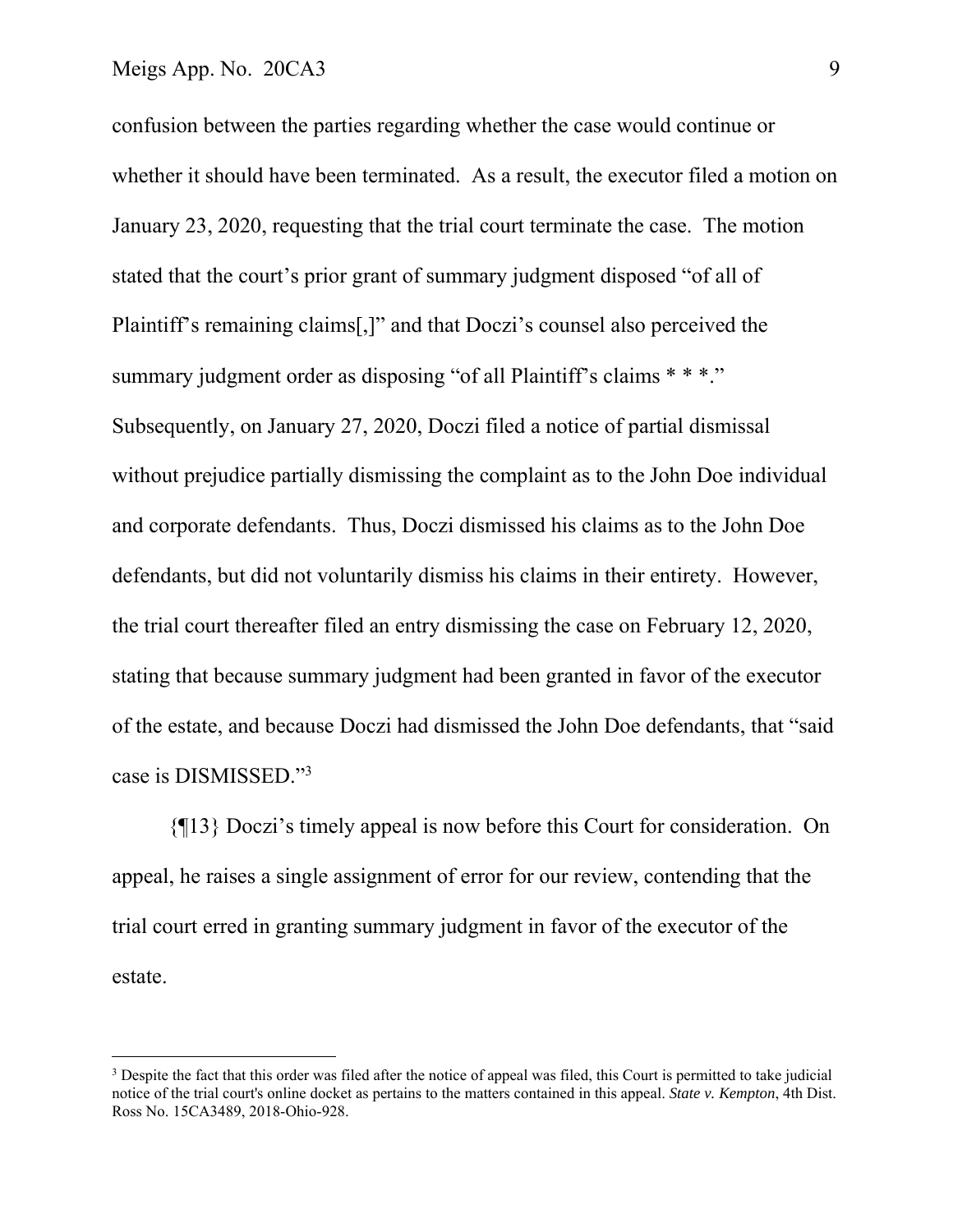#### ASSIGNMENT OF ERROR

## I. "THE TRIAL COURT ERRED IN GRANTING DEFENDANT-APPELLEE JOHN J. BLAKE, EXECUTOR OF THE ESTATE OF JOHN E. BLAKE'S MOTION FOR SUMMARY JUDGMENT."

 {¶14} In his sole assignment of error, Doczi contends that the trial court erred in granting the executor's motion for summary judgment. He presents two issues for review under this assignment of error. First, he contends there exists a question with respect to whether the presentment of his claim against the estate complied with R.C. 2117.06. More specifically, he questions whether listing the claimant's attorney's address constitutes listing the "claimant's address" for purposes of R.C. 2117.06. He also questions whether a claimant is required to provide a specific amount sought when presenting a claim against an estate when the amount of the claim is uncertain because it is grounded in tort rather than contract. Second, Doczi contends there exists a question as to whether he was barred from pursuing his claim against the estate to recover automobile liability insurance proceeds.

### Standard of Review

 {¶15} Appellate review of summary judgment decisions is de novo and is governed by the standards of Civ.R. 56. *Vacha v. N. Ridgeville*, 136 Ohio St.3d 199, 2013-Ohio-3020, 992 N.E.2d 1126, ¶ 19; *Citibank v. Hine*, 2019-Ohio-464, 130 N.E.3d 924, ¶ 27 (4th Dist.). Summary judgment is appropriate if the party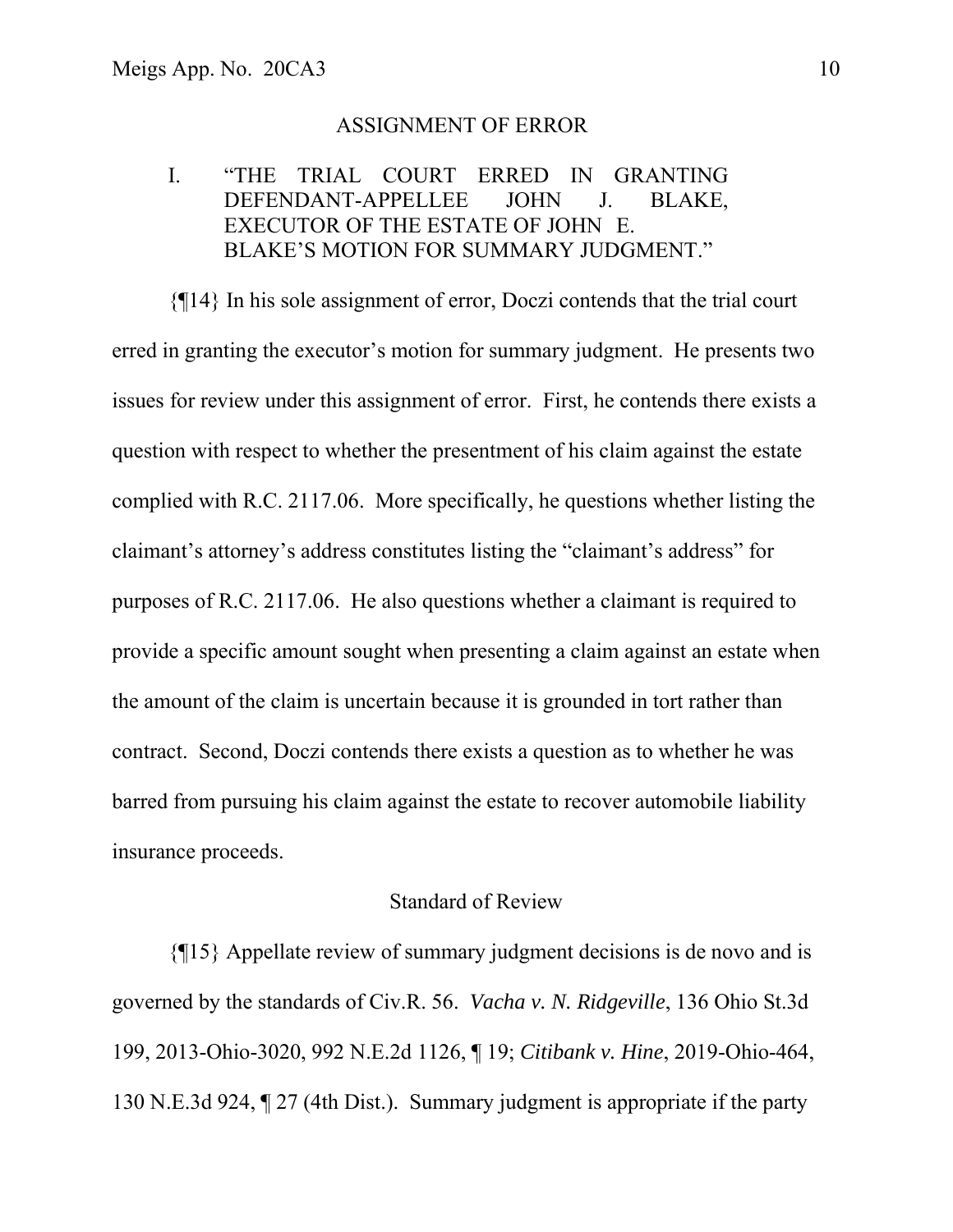moving for summary judgment establishes that: 1) there is no genuine issue of material fact; 2) reasonable minds can come to but one conclusion, which is adverse to the party against whom the motion is made; and 3) the moving party is entitled to judgment as a matter of law. *Capital One Bank (USA) N.A. v. Rose*, 4th Dist. Ross No. 18CA3628, 2018-Ohio-2209, ¶ 23; Civ.R. 56; *New Destiny Treatment Ctr., Inc. v. Wheeler*, 129 Ohio St.3d 39, 2011-Ohio-2266, 950 N.E.2d 157, ¶ 24; *Chase Home Finance, LLC v. Dunlap*, 4th Dist. Ross No. 13CA3409, 2014-Ohio-3484, ¶ 26.

 {¶16} The moving party has the initial burden of informing the trial court of the basis for the motion by pointing to summary judgment evidence and identifying parts of the record that demonstrate the absence of a genuine issue of material fact on the pertinent claims. *Dresher v. Burt*, 75 Ohio St.3d 280, 293, 662 N.E.2d 264 (1996); *Chase Home Finance* at ¶ 27; *Hine* at ¶ 28. Once the moving party meets this initial burden, the non-moving party has the reciprocal burden under Civ.R. 56(E) to set forth specific facts showing that there is a genuine issue remaining for trial. *Dresher* at 293. *See also Capital One Bank, supra*, at ¶ 24. In ruling on a motion for summary judgment, the court must construe the record and all inferences therefrom in favor of the nonmoving party. Civ.R. 56(C). *State ex rel. Deem v. Pomeroy*, 2018-Ohio-1120, 109 N.E.3d 30, ¶ 19 (4th Dist.).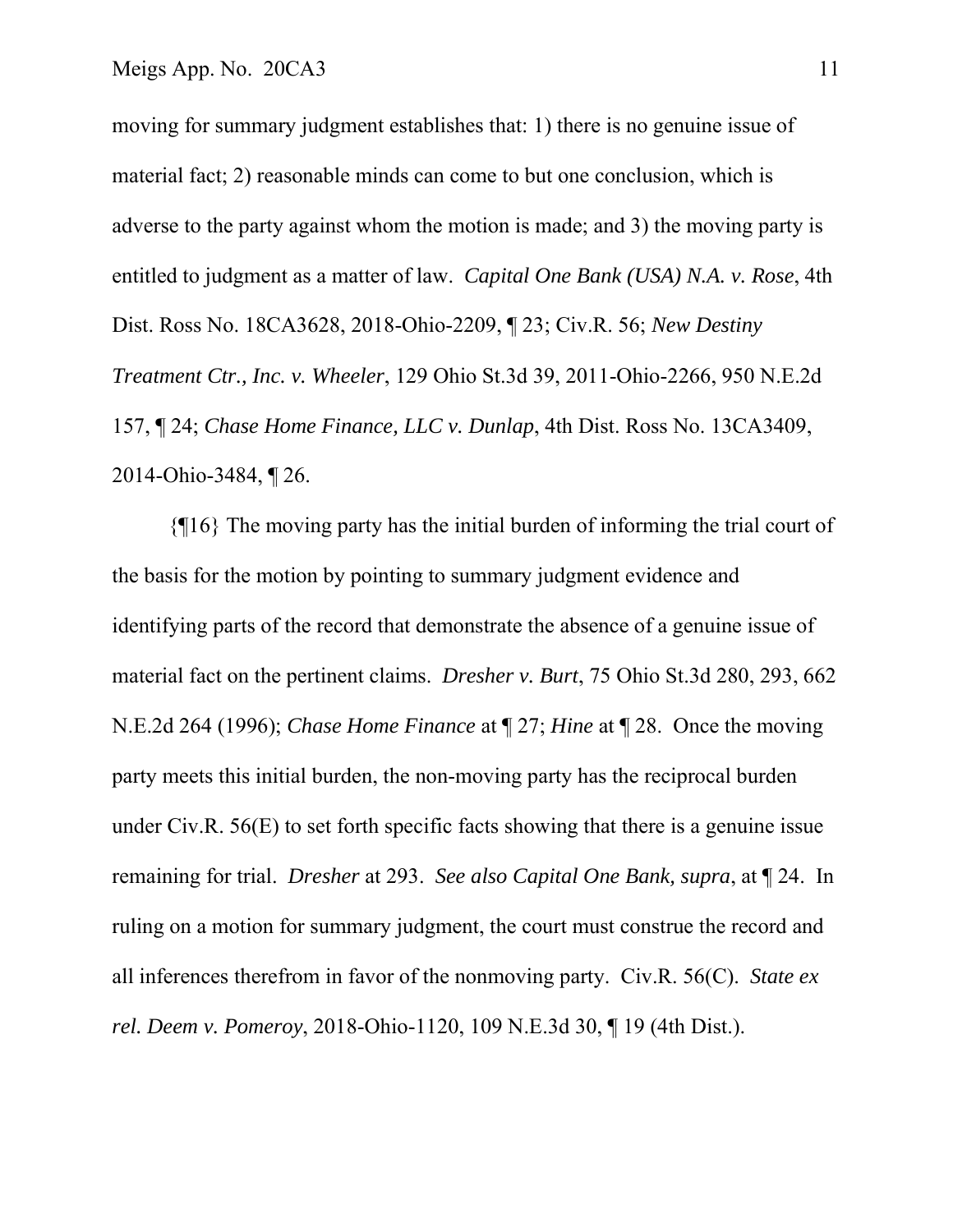### Legal Analysis

{¶17} As set forth above, Doczi first contends that the trial court erred in

granting summary judgment in favor of the estate because he properly presented

his claim to the estate in accordance with R.C. 2117.06. R.C. 2117.06, which

governs the presentation of creditor's claims against estates, provides in section

 $(A)(1)(a)-(c)$  as follows:

- (A) All creditors having claims against an estate, including claims arising out of contract, out of tort, on cognovit notes, or on judgments, whether due or not due, secured or unsecured, liquidated or unliquidated, shall present their claims in one of the following manners:
	- (1) After the appointment of an executor or administrator and prior to the filing of a final account or a certificate of termination, in one of the following manners:
		- (a) To the executor or administrator in a writing;

(b) To the executor or administrator in a writing, and to the probate court by filing a copy of the writing with it; (c) In a writing that is sent by ordinary mail addressed to the decedent and that is actually received by the executor or administrator within the appropriate time specified in division (B) of this section. For purposes of this division, if an executor or administrator is not a natural person, the writing shall be considered as being actually received by the executor or administrator only if the person charged with the primary responsibility of administering the estate of the decedent actually receives the writing within the appropriate time specified in division (B) of this section.

{¶18} Importantly, the statute further provides as follows in section (B):

(B) Except as provided in section 2117.061 of the Revised Code, all claims shall be presented within six months after the death of the decedent, whether or not the estate is released from administration or an executor or administrator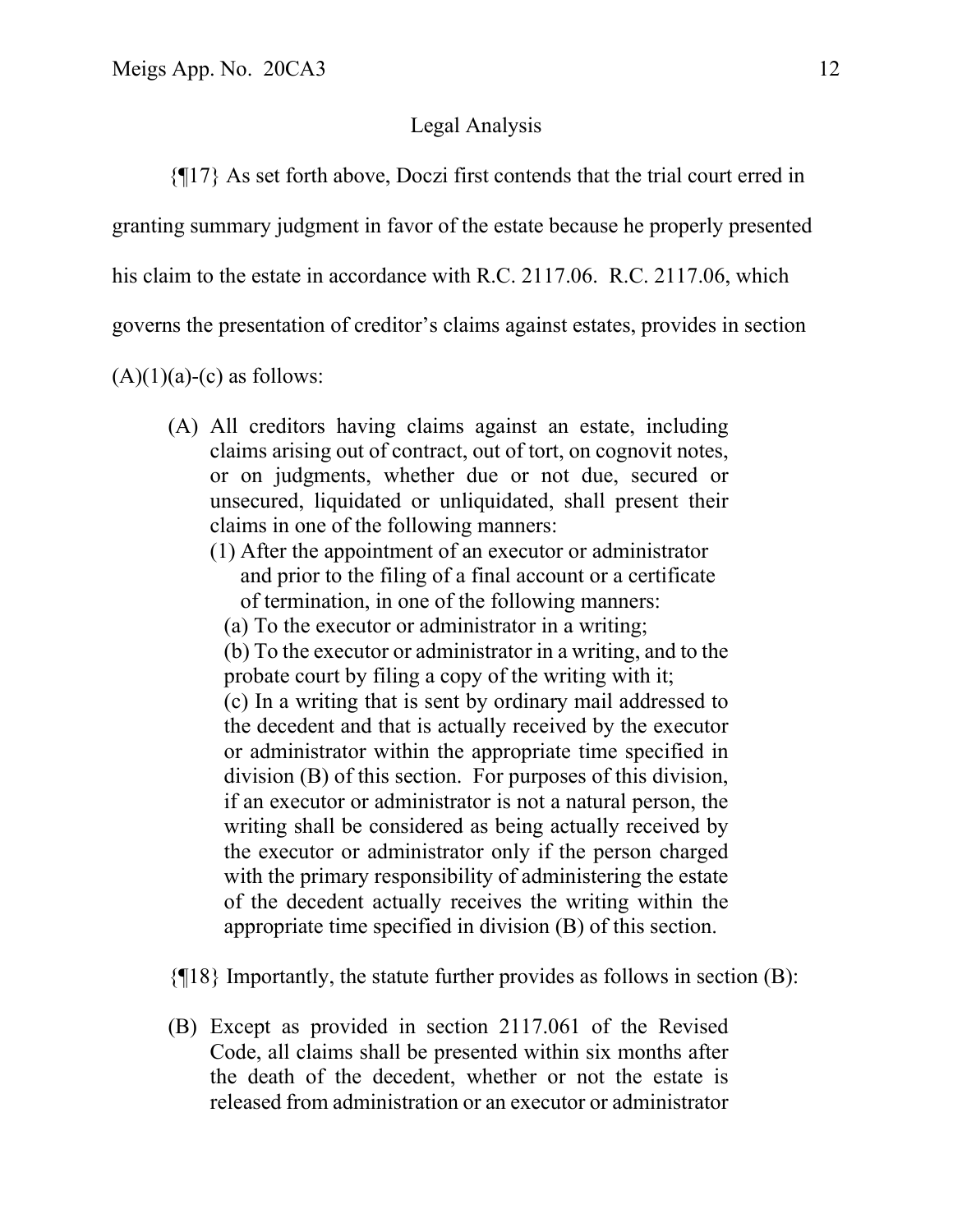is appointed during that six-month period. *Every claim presented shall set forth the claimant's address*. (Emphasis added).

 ${q19}$  Further, the statute provides in section (C) as follows:

(C) Except as provided in section 2117.061 of the Revised Code, *a claim that is not presented within six months after the death of the decedent shall be forever barred as to all parties*, including, but not limited to, devisees, legatees, and distributees. No payment shall be made on the claim and no action shall be maintained on the claim, except as otherwise provided in sections 2117.37 to 2117.42 of the Revised Code with reference to contingent claims. (Emphasis added).

{¶20} Here, the trial court found that Doczi's attempt to present a claim

against the estate failed because it did not comply with the requirements of R.C. 2117.06. Although Doczi served both the executor and the attorney for the executor with the purported claim, the claim listed the address of Doczi's attorney rather than his own address and it also failed to state the amount of the claim. Doczi argued below and also argues on appeal that listing his attorney's address on the claim was proper because he was represented by counsel, and that it was effective because the attorney for the estate communicated with Doczi's counsel regarding the claim. However, the trial court rejected these arguments based on a recent decision issued by the Supreme Court of Ohio which makes clear that strict compliance with R.C. 2117.06 is required.<sup>4</sup>

<sup>4</sup> *Wilson v. Lawrence*, 150 Ohio St.3d 368, 2017-Ohio-1410, 81 N.E.3d 1242.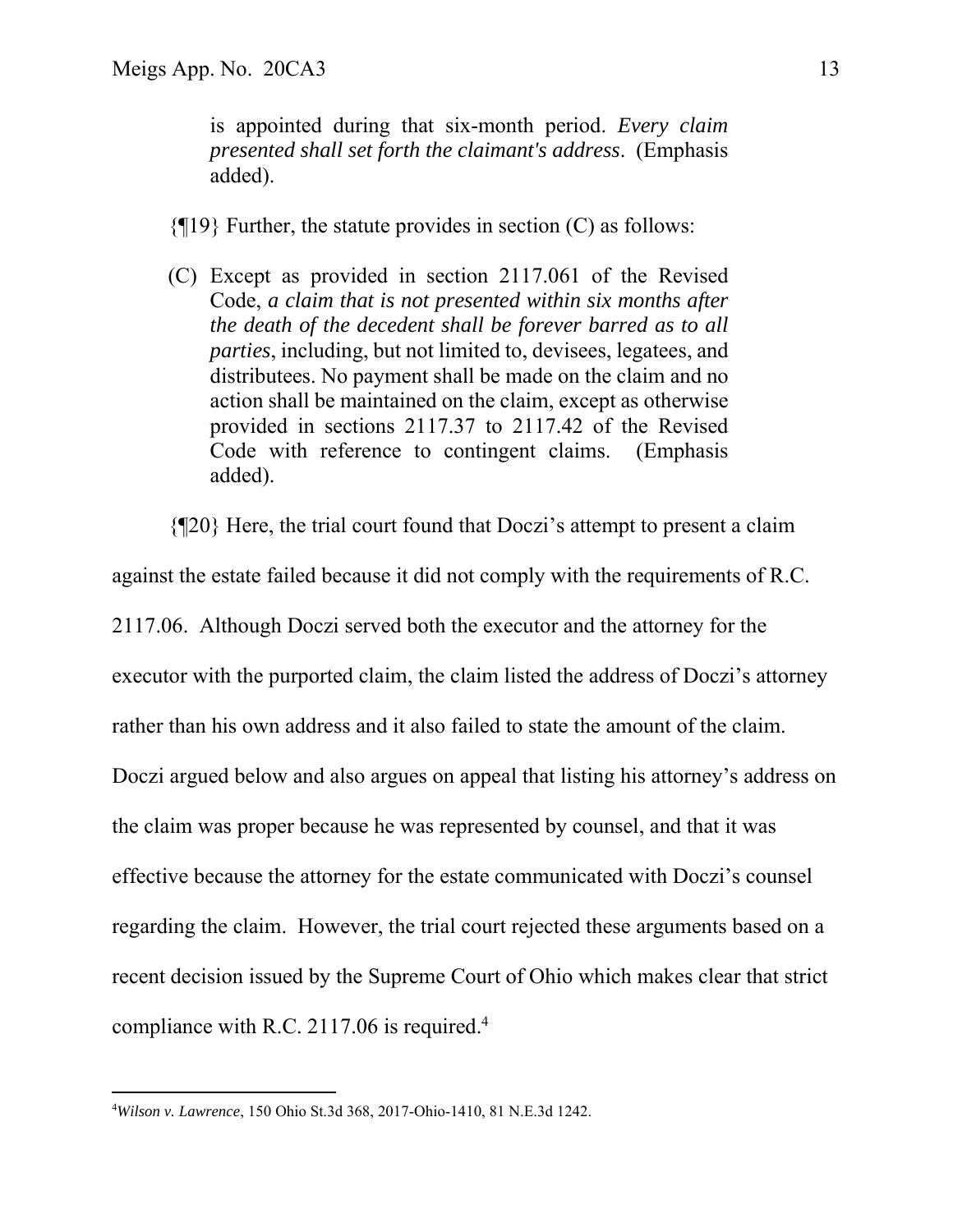{¶21} Nonetheless, Doczi maintains on appeal that listing his attorney's address on the purported claim sufficiently complied with the requirements of R.C. 2117.06. He cites two cases in support of his argument; *Bush v. Estate of O'Dell*, 5th Dist. Licking No. CA-3705, 1992 WL 61283 and *Wulftange Iron Works, Inc. v. Lakes*, 1st Dist. Butler Nos. CA77-01-0001 and CA77-01-0002, 1979 WL 208619. In *Bush*, the trial court stated that "[a] claim against an estate need not be in any particular form as long as it substantially complies with R.C. 2117.06, and is recognized by the fiduciary as a claim against the estate." *Bush* at \*1, citing *Gladman v. Carns*, 9 Ohio App.2d 135, 223 N.E.2d 378 (1964). The *Bush* court ultimately found that listing a claimant's attorney's address on a claim presented against an estate substantially complied with R.C. 2117.06, especially where the record indicated that the estate recognized the claim by mailing a rejection letter to the address listed on the claim. *Bush* at \*2.

 {¶22} In *Wulftange*, although the court found that the claim at issue was "inexcusably sloppy" and "legally slovenly to the extreme," it determined that the claimant's designation of his attorney's address instead of his own address was sufficient. *Wulftange* at \*5 ("Nothing in the statute precludes such an address, no case has been cited so holding, nor has any reason been given us why such an address should not be deemed sufficient.") In reaching its decision, the *Wulftange*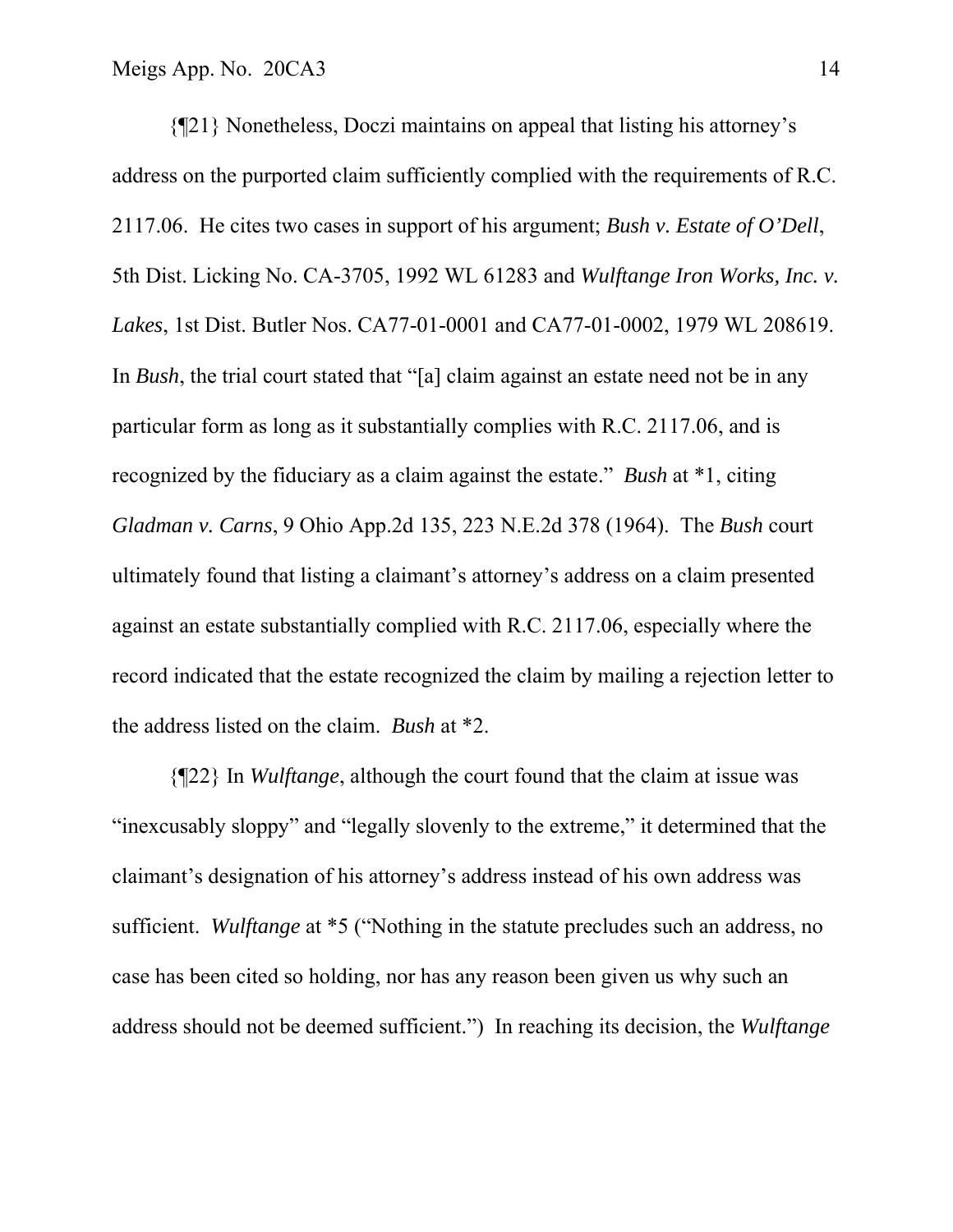court noted that "it must be born in mind that the Ohio Supreme Court has not

insisted upon the literal and rigid interpretation of R.C. 2117.06 \* \* \*." *Id.* at \*6.

 {¶23} However, both *Bush* and *Wulftange* were decided well before the Supreme Court of Ohio's more recent decision in *Wilson v. Lawrence*, *supra*. In *Wilson*, the Court considered the following question:

\* \* \* [W]hether a claimant seeking to file a claim against an estate meets the requirement of R.C.  $2117.06(A)(1)(a)$  to "present" a claim "[t]o the executor or administrator in writing" when the claimant delivers the claim to someone who has not been appointed by a probate court to serve as the executor or administrator of the estate.

*Wilson* at ¶ 1.

{¶24} The purported claim in *Wilson* was delivered to the decedent's

personal secretary as well as his accountant, but not to the executor of the

decedent's estate. *Id.* at ¶ 4. The *Wilson* Court held as follows, despite the fact

that the executor was timely forwarded the claim by those individuals:

A claim against an estate must be timely presented in writing to the executor or administrator of the estate in order to meet the mandatory requirements of R.C.  $2117.06(A)(1)(a)$ , and under that subdivision, delivery of the claim to a person not appointed by the probate court who gives it to the executor or administrator fails to present a claim against the estate.

*Wilson* at syllabus.

{¶25} In reaching its decision, the *Wilson* Court rejected what it described as

a "softened" standard of presentment, instead finding that the plain language of the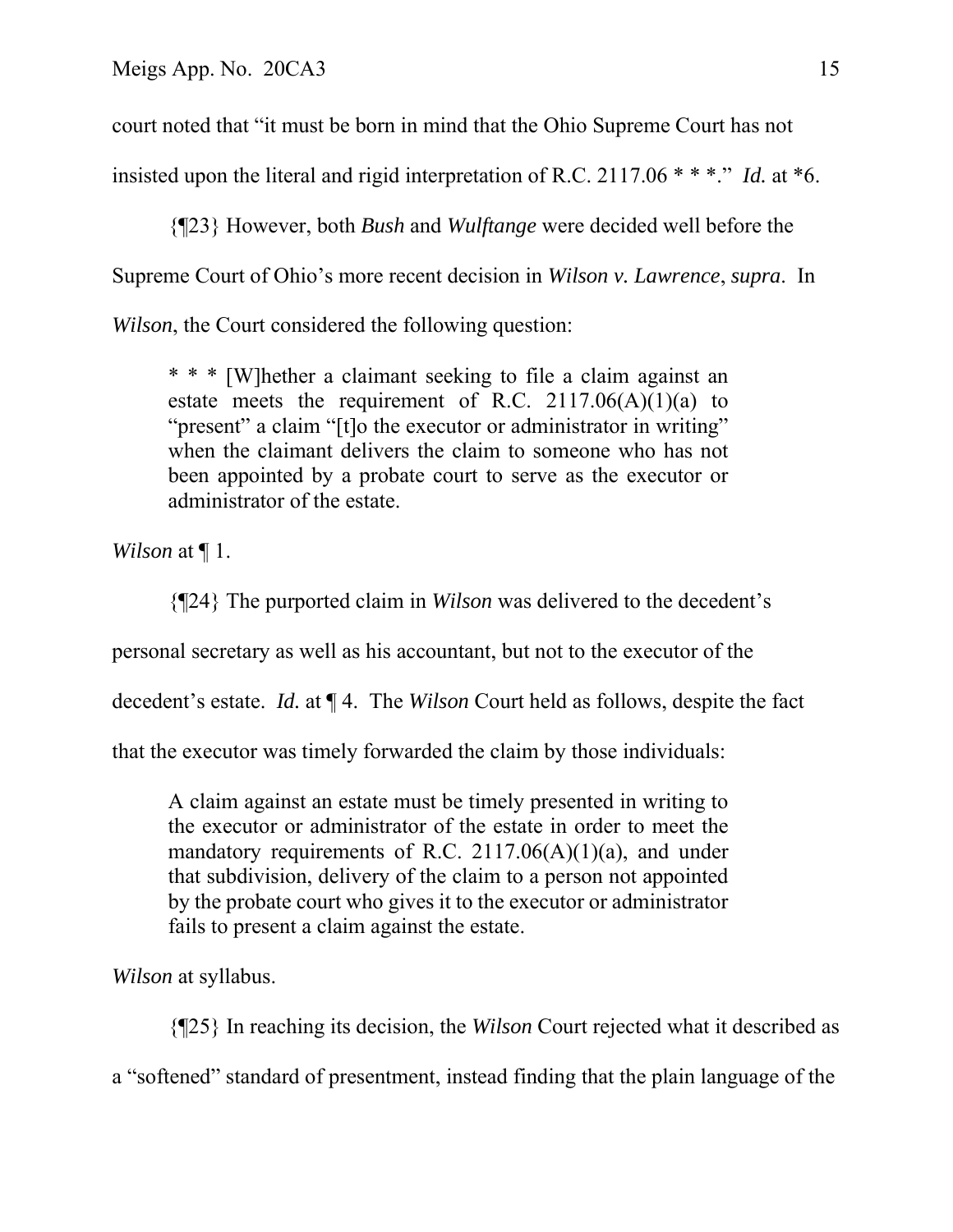statute requires that creditors "shall" present their claims "to the executor or administrator[,]" that " " "shall" means must[,]' " and that " '[t]he word "must" is mandatory.' " *Id.* at ¶ 7, 12 and 13, quoting *Application of Braden*, 105 Ohio App. 285, 286, 148 N.E.2d 83 (1st Dist. 1957), in turn citing *Dorrian v. Scioto Conservancy Dist.*, 27 Ohio St.2d 102, 107, 271 N.E.2d 834 (1971) and *Cleveland Ry. Co. v. Brescia*, 100 Ohio St. 267, 126 N.E. 51 (1919); *Willis v. Seeley*, 68 N.E.2d 484, 485 (C.P.1946). The Court ultimately determined that "[t]he statute is not ambiguous[,]" and that "we assume the General Assembly's commands in the statutory scheme were intended to be met with strict compliance." *Wilson* at ¶ 12, 14. Thus, the Court rejected Wilson's contention that substantial compliance with the statute should be permitted, based upon its reasoning that " 'a statute or rule that uses the word "shall" in describing an act to be performed is not generally susceptible of a "substantial compliance" standard of interpretation.' " *Wilson* at ¶ 14, quoting *State ex rel. Cincinnati Enquirer v. Lyons*, 140 Ohio St.3d 7, 2014- Ohio-2354, 14 N.E.3d 989, ¶ 28.

 {¶26} After *Wilson* was decided, the Eighth District Court of Appeals held that delivery of a claim to the attorney for the executor of an estate likewise failed to comply with the claim presentment requirements set forth in R.C. 2117.06, despite the fact that the attorney gave the claim to the executor. *Stafford Law Co., L.P.A. v. Estate of Coleman*, 2021-Ohio-1097, -- N.E.3d -- (8th Dist.2021). In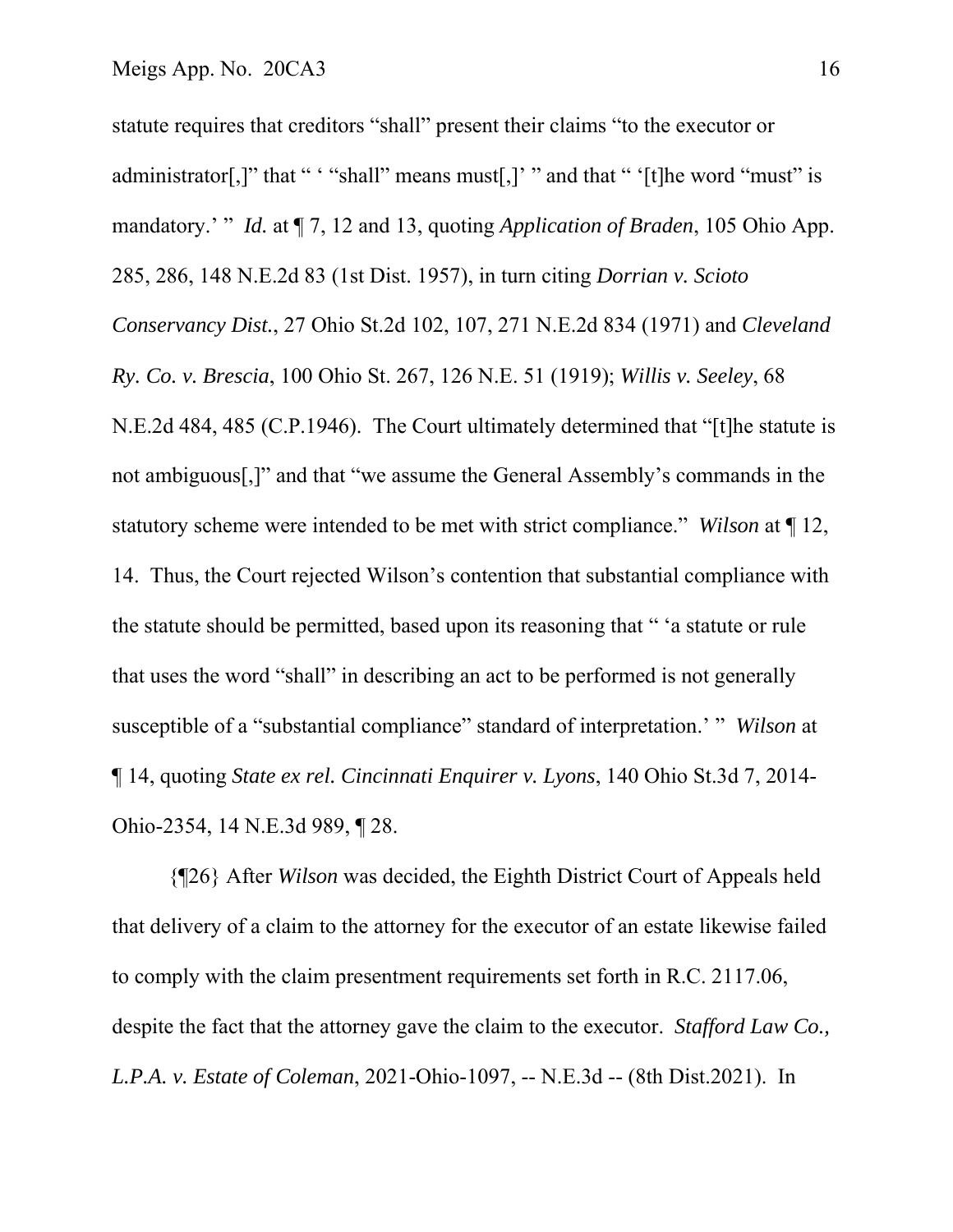reaching its decision, the *Stafford* court rejected the claimant's argument that the case was distinguishable from *Wilson* because the claim in *Wilson* was not served on the attorney for the estate, but rather the decedent's personal secretary and accountant. *Id.* at ¶ 28. The *Stafford* court declined "to apply a more relaxed standard" and instead held that *Wilson* constituted "binding precedent from the Ohio Supreme Court."

 {¶27} We conclude that we are also bound by the Supreme Court of Ohio's decision in *Wilson* to hold that listing a claimant's attorney's address on a purported claim against an estate, rather than the claimant's own address, likewise fails to strictly comply with the requirements contained in R.C. 2117.06. Thus, because Doczi failed to meet this requirement for the proper presentment of a claim against the estate under R.C. 2117.06, the trial court did not err in granting summary judgment in favor of the estate on the issue of whether any judgment obtained against the estate could be collected from the assets of the estate. Further, having determined that Doczi's claim failed to provide the claimant's address as required by R.C. 2117.06, we need not reach the additional question of whether the purported claim also failed based upon the fact that Doczi failed to set forth the amount being sought, as the question has been rendered moot.

 {¶28} Our analysis, however, does not end here. As indicated above, Doczi sets forth a second issue for review under this assignment of error. Dozci contends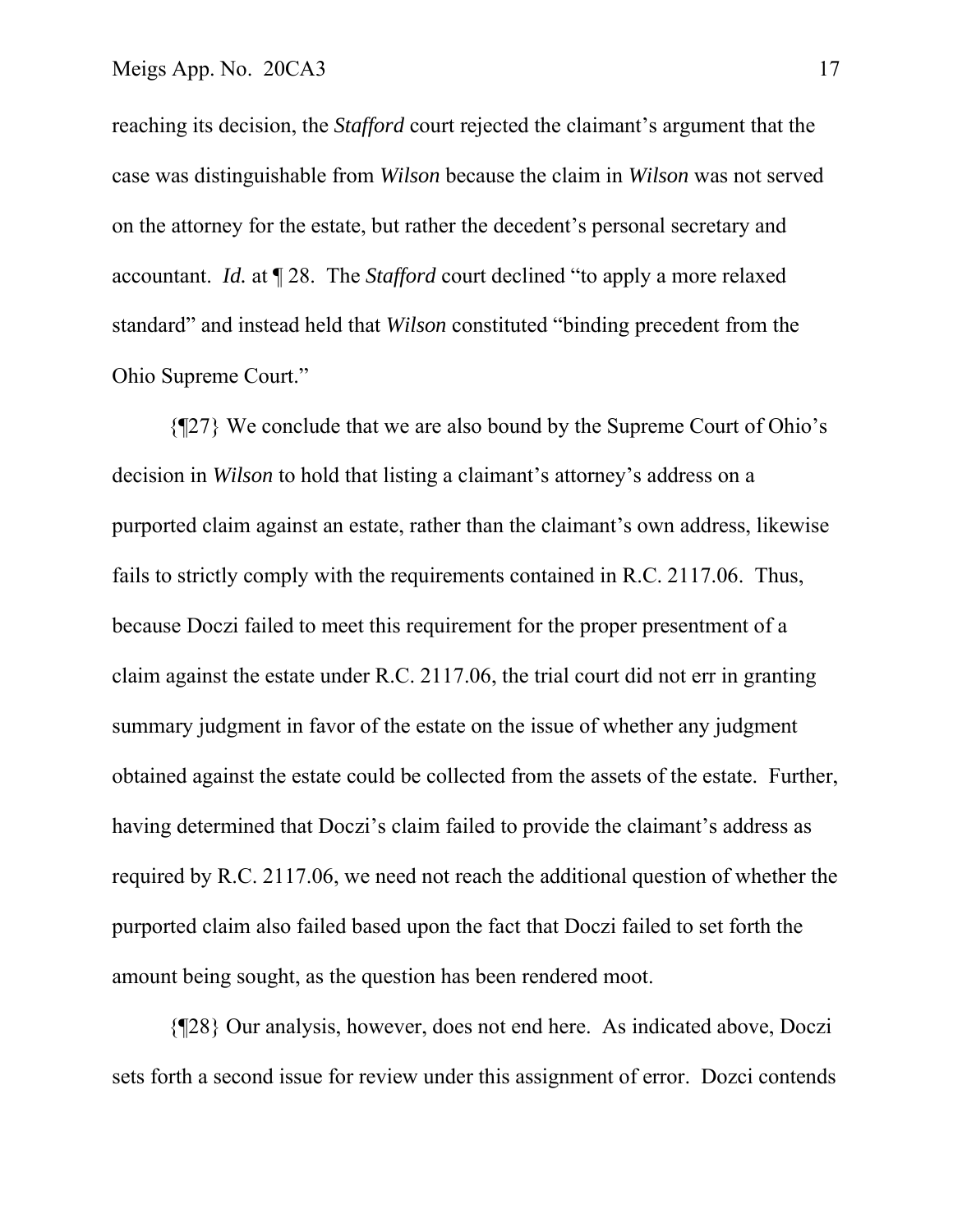that he was entitled to assert a claim against the estate beyond the six-month limitation set forth in R.C. 2117.06, in order to pursue recovery against an insurance policy held by the decedent. More specifically, Doczi argues that although reference was made below to a denial of insurance coverage on the part of decedent at the time of the accident, he "is entitled to pursue his claim against the Estate, and if successful is similarly entitled to pursue a supplemental complaint to determine insurance coverage in place at the time of the accident, pursuant to R.C. 3929.06." He claims the trial court erred to the extent it denied him that opportunity. Based upon the following, we agree with Doczi's argument.

 {¶29} The executor's motion for summary judgment simply asked the trial court for judgment as a matter of law on the issue of whether or not Doczi should be precluded from financial recovery directly from the estate. In his memorandum contra to the executor's motion for summary judgment, Doczi argued that regardless of whether he had met the claim presentment requirements contained in R.C. 2117.06, he was still entitled to pursue a claim against the estate and to pursue any insurance coverage decedent had because he had filed his complaint for personal injury within the two-year statute of limitations for the filing of those types of claims. Doczi further argued that material issues of fact remained regarding insurance coverage of the decedent and that he was entitled to pursue insurance coverage of the deceased tortfeasor regardless of whether he timely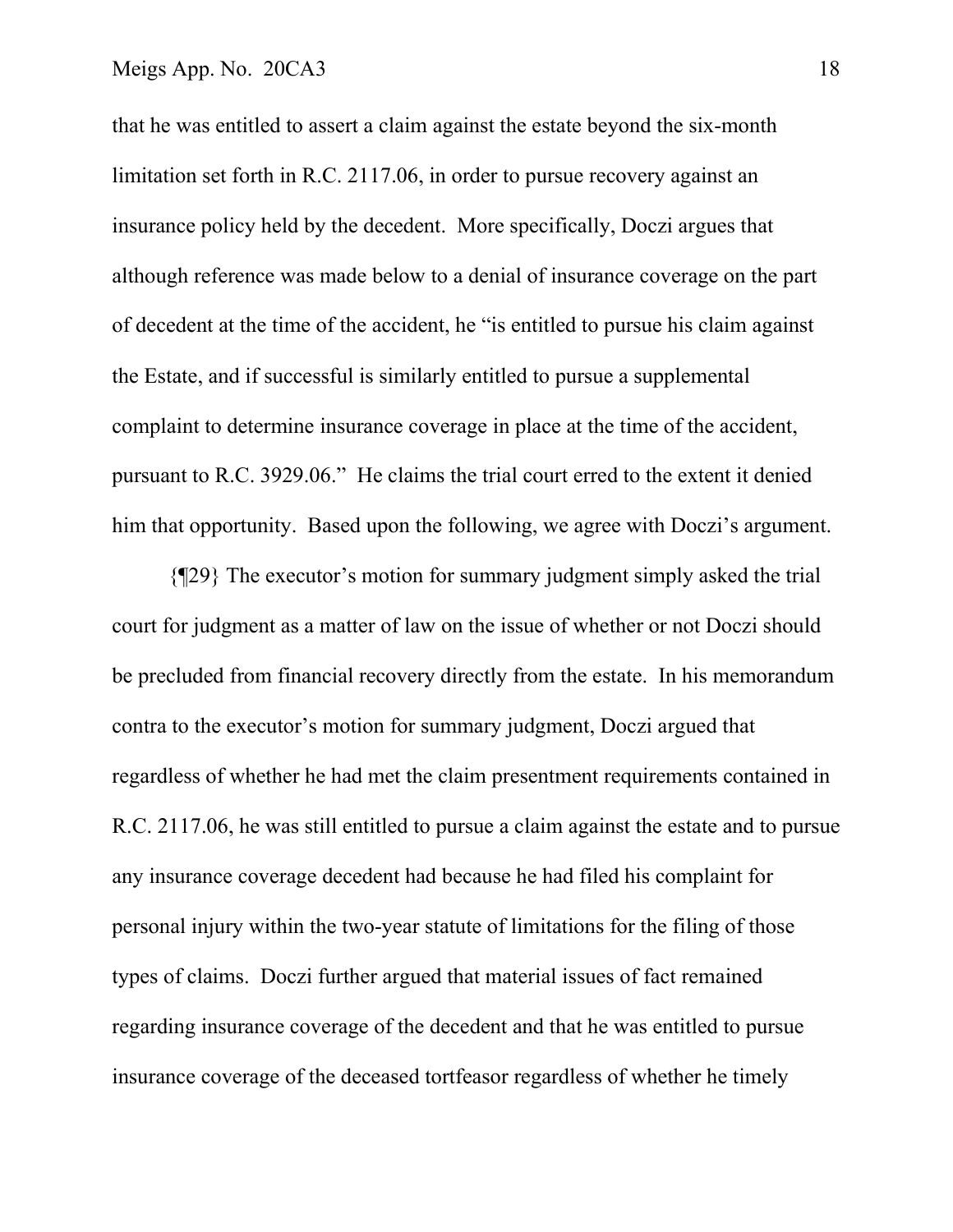presented a claim to the estate. The executor thereafter responded by arguing that the issue of insurance coverage would only be determined if or when Doczi were to obtain a judgment, and that currently Doczi had not obtained a judgment. The executor further clarified that its motion for summary judgment only addressed the issue of whether Doczi could actually recover from the assets of the estate, in the event Doczi was able to obtain a judgment against the estate.

 {¶30} However, as noted above, the trial court's summary judgment decision was unclear as to the scope of the court's ruling. In one sentence, the trial court stated that "Defendant, John J. Blake, as Executor of the Estate of John E. Blake, is entitled to Summary Judgment on the issue of whether the Plaintiff can collect any potential award in this case from the Estate of John E. Blake." We agree with this finding of the trial court. However, in another section of the order the trial court stated as follows:

Plaintiff did not meet the statutory requirements of Ohio Revised Code Section 2117.06. Those statutory requirements are clear and unambiguous. Having failed to meet those statutory requirements, Plaintiff's claim is barred against the Estate of John E. Blake. Therefore, Summary Judgment in favor of the Defendant, estate of John E. Blake is hereby GRANTED.

Thus, the trial court arguably went on to hold that all of Doczi's claims were barred against the estate, rather than just that collection from the assets of the estate was barred. The trial court's intent, however, is unclear.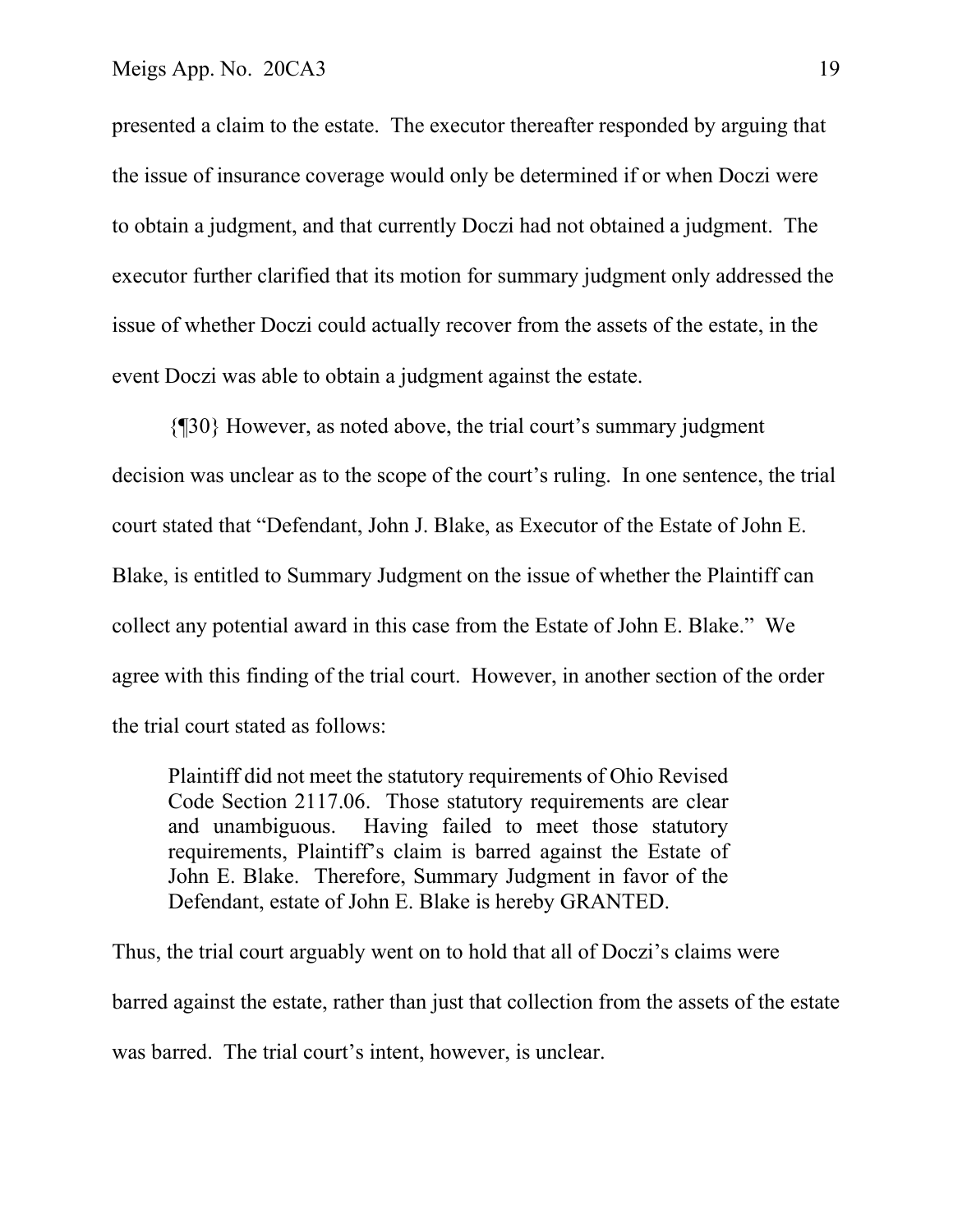{¶31} It must be remembered that questions regarding the validity of the claim presentment in this case arose in the larger context of a complaint alleging personal injuries based upon the decedent's negligence that was filed in the court of common pleas, and was not simply a challenge to a probate court's determination that Doczi failed to properly present a claim against the estate in accordance with R.C. 2117.06. Thus, aside from the question of whether the claim was properly presented against the estate, the complaint at issue also set forth claims for personal injury, negligence, medical expenses, pain and suffering, property damage, and impairment of earning capacity, and it sought a liability determination on those issues. Somehow, this case appears to have been completely concluded by a grant of summary judgment on the issue of whether a claim had been properly presented against the estate, without addressing any of the other claims to the extent a liability determination was sought for purposes of collecting from assets outside of the estate, such as insurance coverage available to decedent at the time of the accident.

 {¶32} In fact, the trial court stated as follows regarding the issue of insurance coverage in its summary judgment order:

The Court is also not persuaded that there would still be the issue for trial of whether or not Plaintiff can collect from any of the decedent's auto insurance. The issue of what, if any, insurance may cover a loss applies once there is a finding of liability, causation and damages.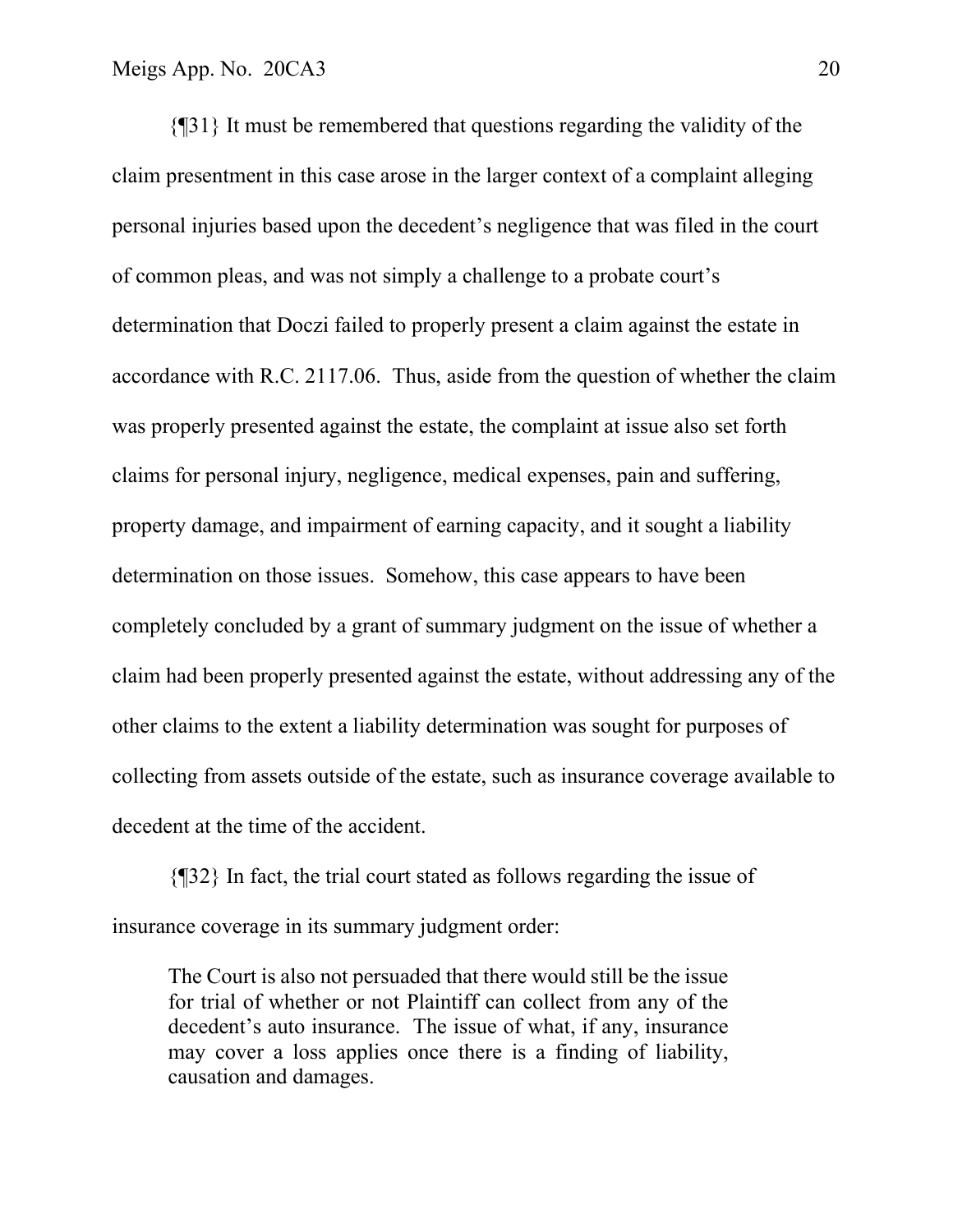Thus, the court acknowledged that issues regarding liability and potential insurance coverage remained to be determined. Yet, in its order, the trial court arguably found any and all claims barred against the estate, beyond simply the question of whether any judgment could be collected from the assets of the estate.

{¶33} Alternatively, if the trial court did not intend to grant summary judgment on the claims themselves, rather than just the manner of collection in the event the claims were successful, the trial court subsequently erred when it dismissed the entire case on February 12, 2020, in response to Doczi's notice of voluntary dismissal of the complaint as to the John Doe individual and corporate defendants. Instead of simply dismissing the case as to those defendants, the trial court went on to state that because summary judgment had been granted in favor of the estate, and because Doczi had dismissed the John Does, "said case is dismissed." We conclude that to the extent the trial court's summary judgment order or its subsequent dismissal entry dismissed all remaining claims against the estate, the court erred and the orders must be reversed.

 {¶34} Importantly, in addition to setting forth the requirements for the presentation of claims against an estate that seek collection from assets of the estate, R.C. 2117.06 also provides in section (G) as follows:

(G) Nothing in this section or in section 2117.07 of the Revised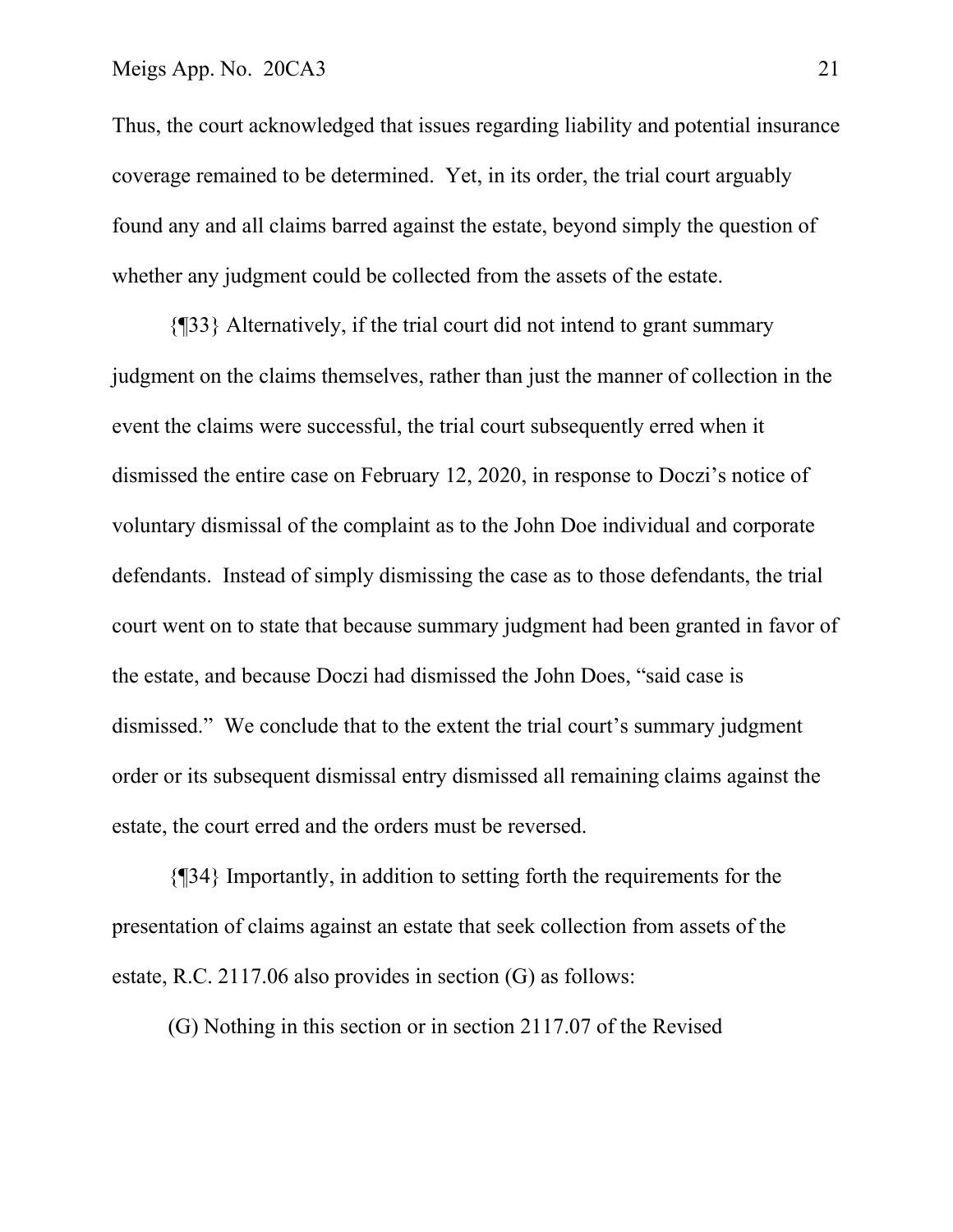Code shall be construed to reduce the periods of limitation or periods prior to repose in section  $2125.02<sup>5</sup>$  or Chapter 2305.<sup>6</sup> of the Revised Code, provided that no portion of any recovery on a claim brought pursuant to that section or any section in that chapter shall come from the assets of an estate unless the claim has been presented against the estate in accordance with Chapter 2117. of the Revised Code.

As set forth above, R.C. 2117.06(A), (B) and (C) only address presentment of

claims to the estate which seek collection from assets of the estate. R.C.

2117.06(G) contemplates there may be other claims made against the estate that

seek recovery from assets outside of the estate.

{¶35} Moreover, R.C. 3929.06 is entitled "Liability insurance applied to

satisfaction of final judgment; supplemental complaint; coverage defenses[]" and

provides, in pertinent part, as follows:

 $(A)(1)$  If a court in a civil action enters a final judgment that awards damages to a plaintiff for injury, death, or loss to the person or property of the plaintiff or another person for whom the plaintiff is a legal representative and if, at the time that the cause of action accrued against the judgment debtor, the judgment debtor was insured against liability for that injury, death, or loss, the plaintiff or the plaintiff's successor in interest is entitled as judgment creditor to have an amount up to the remaining limit of liability coverage provided in the judgment debtor's policy of liability insurance applied to the satisfaction of the final judgment.

(2) If, within thirty days after the entry of the final judgment referred to in division  $(A)(1)$  of this section, the insurer that issued the policy of liability insurance has not paid the judgment creditor an amount equal to the remaining limit of liability

<sup>5</sup> R.C. 2125.02 of the Ohio Revised Code governs actions for wrongful death.

<sup>6</sup> Chapter 2305 of the Ohio Revised Code governs jurisdiction and limitation of actions in common pleas courts with respect to actions based upon contract, tort and other miscellaneous grounds.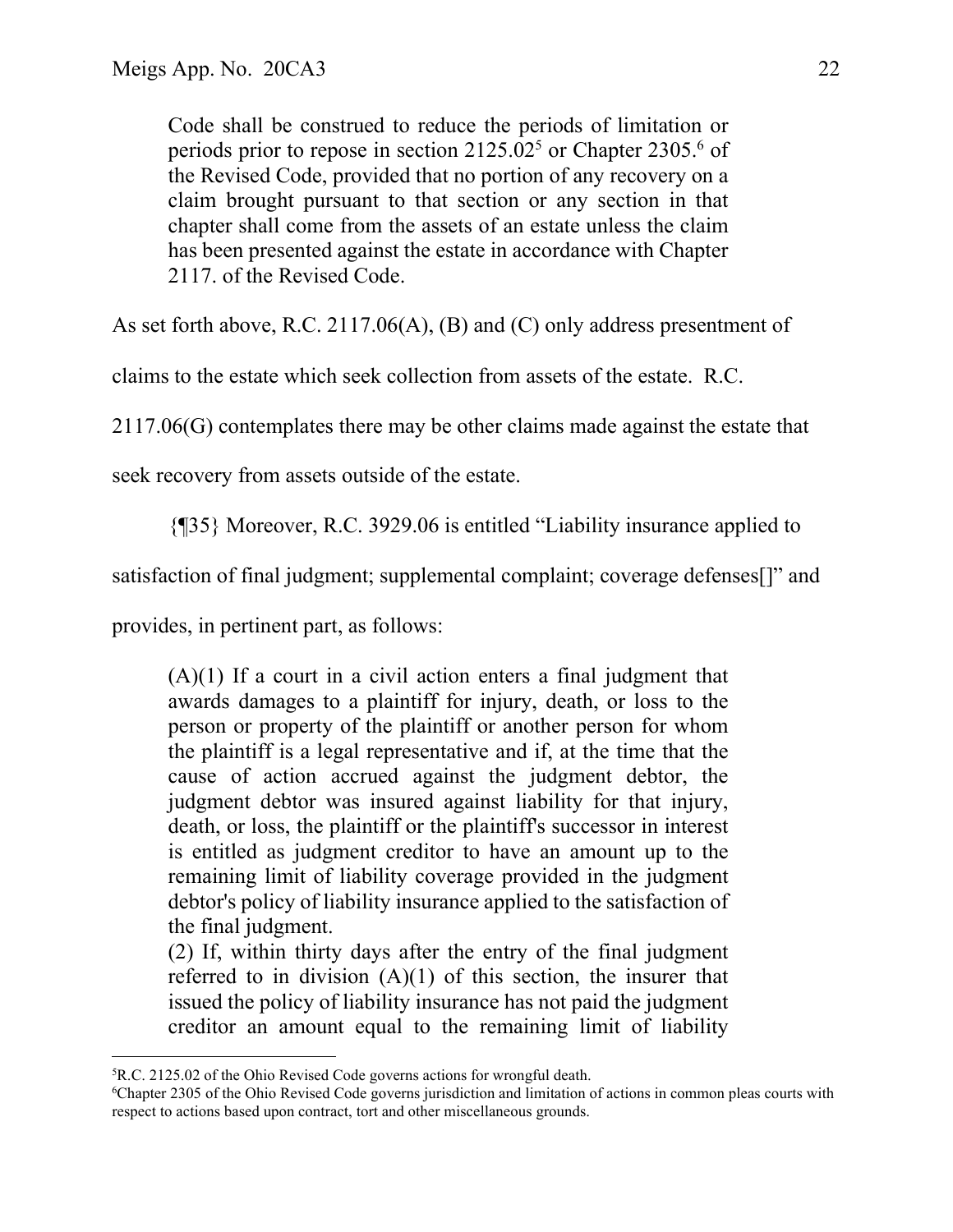coverage provided in that policy, the judgment creditor may file in the court that entered the final judgment a supplemental complaint against the insurer seeking the entry of a judgment ordering the insurer to pay the judgment creditor the requisite amount. Subject to division (C) of this section, the civil action based on the supplemental complaint shall proceed against the insurer in the same manner as the original civil action against the judgment debtor.

(B) Division (A)(2) of this section does not authorize the commencement of a civil action against an insurer until a court enters the final judgment described in division  $(A)(1)$  of this section in the distinct civil action for damages between the plaintiff and an insured tortfeasor and until the expiration of the thirty-day period referred to in division (A)(2) of this section.

Thus, R.C. 3929.06 provides, as argued by Doczi, that should Doczi obtain a civil

judgment awarding him damages as against the decedent's estate, and should it be

determined that decedent had liability insurance coverage for the loss, Doczi is

entitled to have his judgment satisfied by that coverage and is entitled to file a

supplemental complaint against the insurer at that time seeking the entry of a

judgment ordering the insurer to pay the judgment.

{¶36} In *Heuser v. Crum*, the Supreme Court of Ohio held as follows on this

particular issue:

Where it is alleged in an action for bodily injuries that such injuries were proximately caused by the negligence of a decedent and that he had a policy of insurance insuring him against liability for such negligence, and it does not appear that any other claims covered by such insurance have been asserted, such action may be brought against the executor or administrator of such decedent, and decedent's liability insurer, at any time within the statute of limitations on such actions without presenting a claim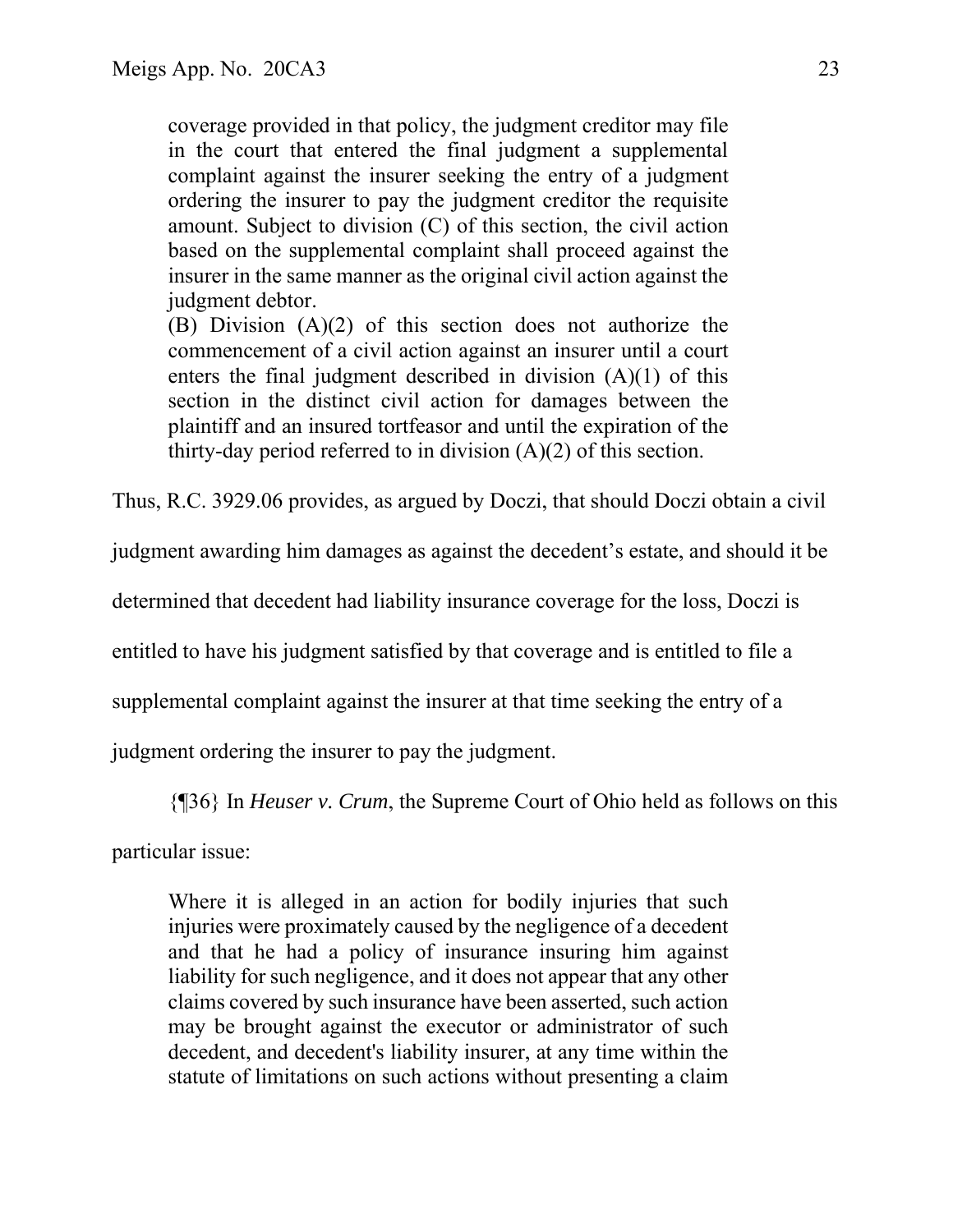against the estate within the time specified in R.C. 2117.06 or R.C.  $2177.07$  \* \* \*.

*Heuser v. Crum*, 31 Ohio St.2d 90, 285 N.E.2d 340, paragraph two of the syllabus (1972).

 {¶37} In *Heuser*, the Court noted that the appellants were barred from presenting claims against the assets of the estate because they failed to present their claims to the administrator within the time limit set forth in R.C. 2117.06. *Id.* at 92. The Court further noted that appellants "were precluded from the terms of R.C. 3929.06 from instituting any action directly against the decedent's liability insurer because they failed to first obtain a 'final judgment' against the adminstratrix 'for loss or damage on account of bodily injury.' " *Id.* However, the Court went on discuss the fact that a 1963 amendment to R.C. 2117.07 (which language now appears in R.C. 2117.06(G)) provided that " '[n]othing in this section or in section 2117.06 \* \* \* shall reduce the time mentioned in section \* \* \* 2305.10 \* \* \* provided that no portion of any recovery on a claim brought pursuant to such section \* \* \* shall come from the assets of an estate \* \* \*." *Id.*

 {¶38} The Court further observed that R.C. 2305.10 provided for a two-year statute of limitations for actions for bodily injury. *Id.* In issuing its decision, the Court explained that "the amendments of R.C. 2117.07 [now R.C. 2117.06(G)] \* \* \* were intended to alleviate the inequity that R.C. 2117.06 and 2117.07 worked upon parties who suffered bodily injury in some instances where the defendant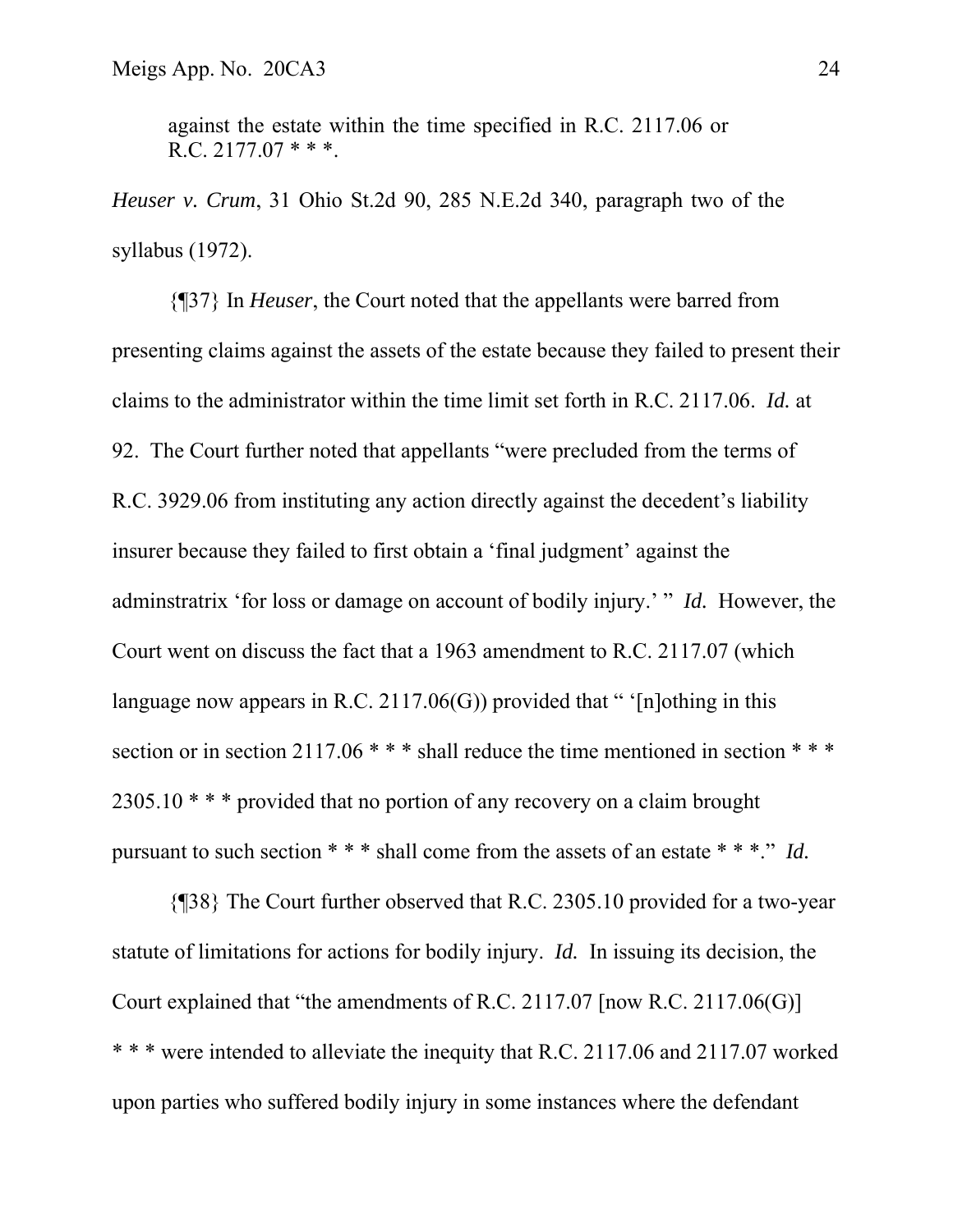died before the lawsuit was filed." *Id.* at 94, citing Kent, Notification of Tort Claims Against Decedent's Estates: A Trap for the Unwary Lawyer, 35 Ohio Bar (No. 50) 155 (1962)." Here, as set forth above, Doczi sustained injuries in an automobile accident which was also the proximate cause of decedent's death. Much like Heuser, Doczi is barred from seeking recovery directly from the estate, as he failed to properly present a claim against the estate in compliance with R.C. 2117.06. Likewise, he cannot yet seek recovery directly from any insurance carrier because he has to first obtain a judgment against decedent's estate. Having filed his complaint for personal injuries within the two-year statute of limitations for filing such claims, Doczi was entitled to pursue a judgment against the estate and to seek recovery from assets outside the estate, as contemplated by both R.C. 2117.06(G) and R.C. 3929.06.

 {¶39} In light of the foregoing, we conclude that the trial court correctly granted summary judgment in favor of the estate on the issue of whether Doczi properly presented a claim to the estate in accordance with R.C. 2117.06 and whether Doczi could collect any potential judgment from the assets of the estate. However, we also conclude that the trial court erred to the extent that its order granting summary judgment, and/or its subsequent order issued on February 12, 2020, dismissed the case in its entirety which, in effect, dismissed all remaining claims against the estate which sought a liability determination against decedent's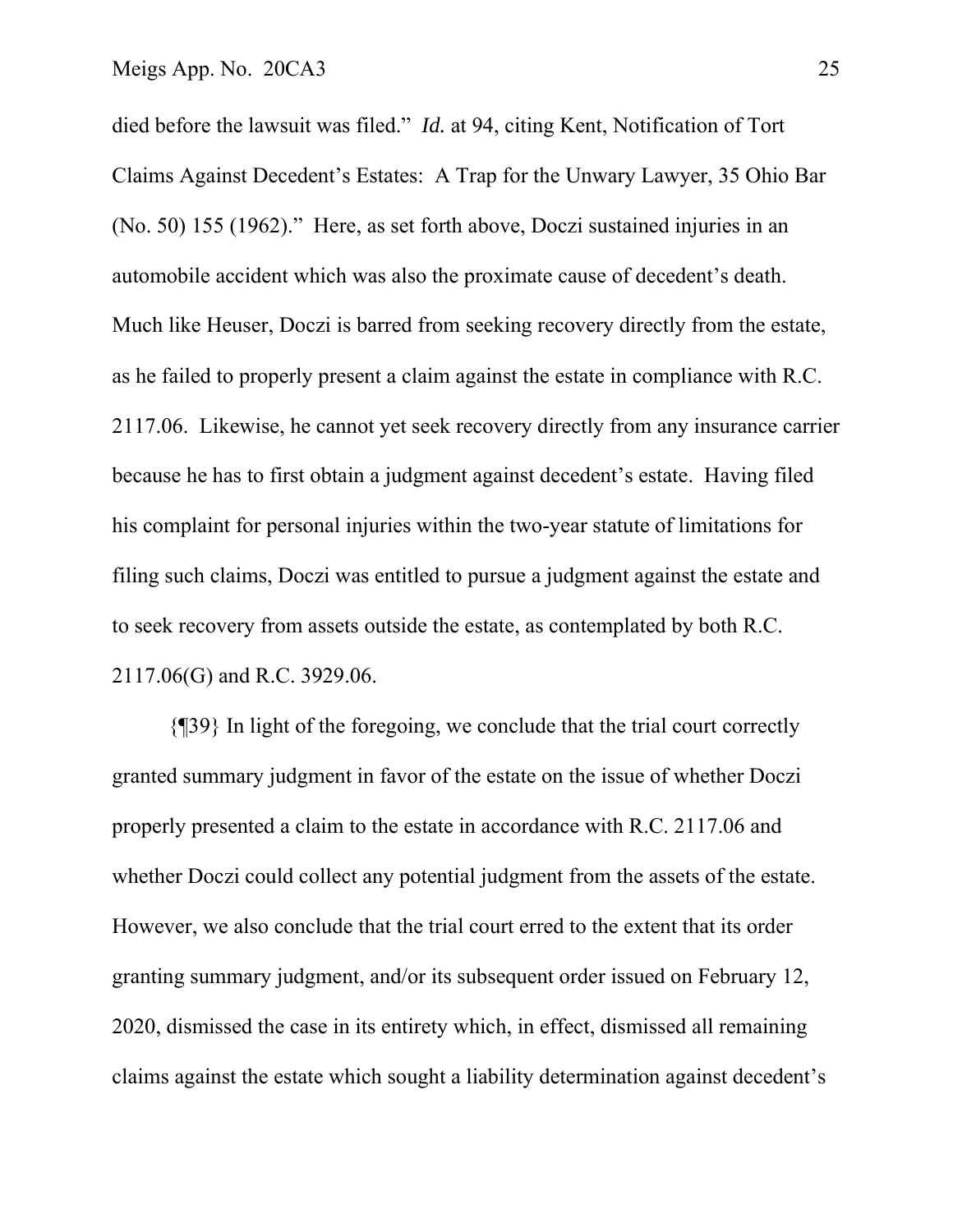estate for purposes of collection of the judgment from assets outside of the estate, such as insurance policies providing coverage to the decedent at the time of the accident. Accordingly, that portion of the summary judgment order, as well as the February 12, 2020, order are hereby reversed, and this matter is remanded to the trial court for further proceedings consistent with this opinion.

## **JUDGMENT AFFIRMED IN PART, REVERSED IN PART, AND CAUSE REMANDED.**